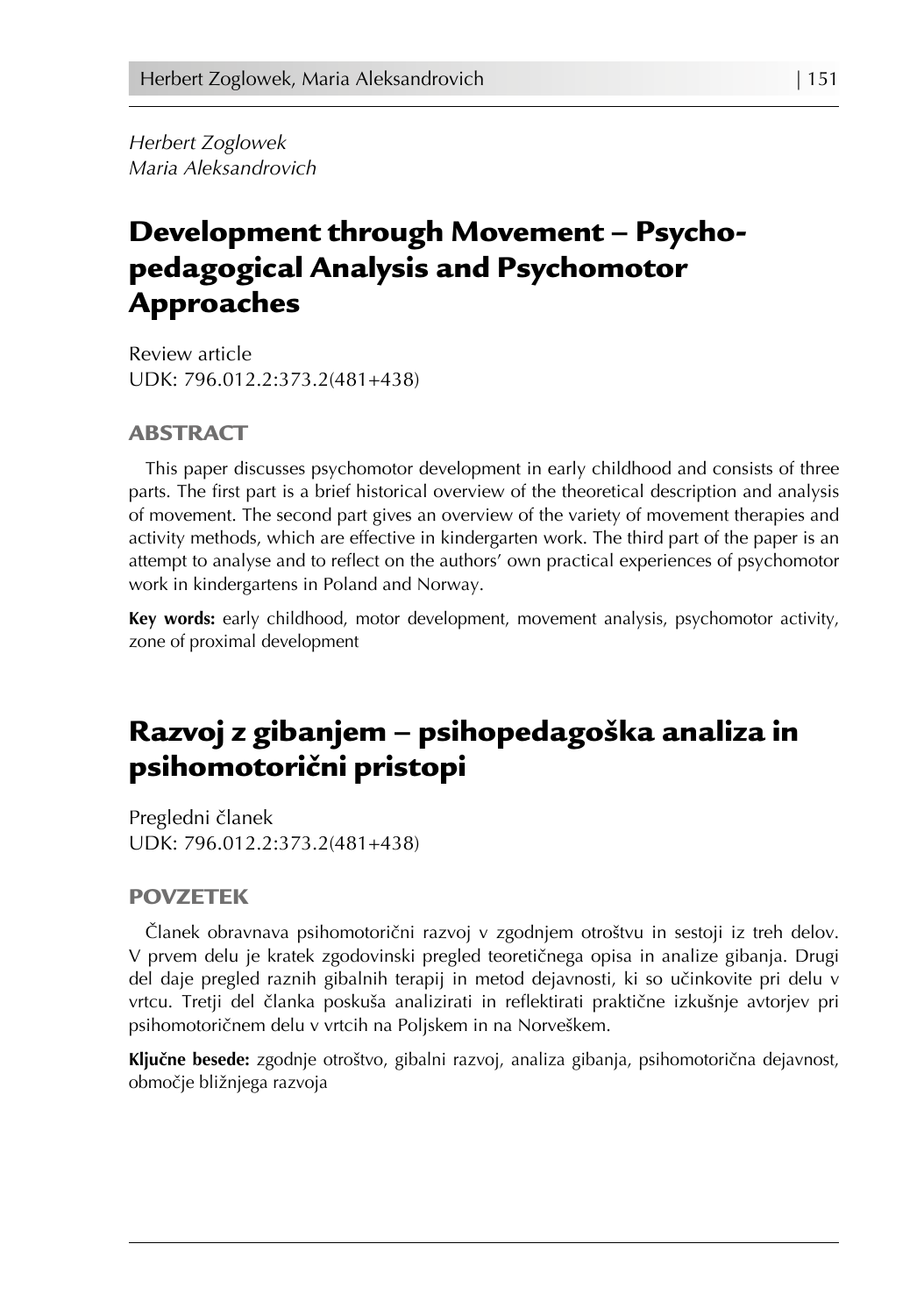## Introduction

The first years of growing up and especially the development of a child's physical abilities constitute a fascinating period. The child learns to control its reflexes, turn them into voluntary physical movements and adjust them. It learns to move its body and to use movement to explore itself and the surrounding world, e.g. to roll, to sit and to stand up, to hold a bottle or a toy, to run, to climb and to jump, and many other movements (see the overview in Figure 4 on page 6: "Development of Elementary Movements"). All these movements are complex physical tasks that require perception, coordination and strength. A child's physical growth first begins as muscles gain strength through use, and children gradually try to control the reflex movements and to develop coordination (Brotherson 2006).

These examples show that motor development not only develops movement, but that it also provides children with the abilities they need to interact with the world around them. We can say that, from the first day of life, physical activity and movement are what drives a child's learning and development. "Early childhood development is a process that is largely influenced by an active, sensory engagement with the world, engagement that is embedded in a child's social interaction with its environment. The basis for social interaction is the child's ability to enter into relationships and communicate with others. This occurs from day one, through verbal and nonverbal means, through gestures and facial expressions and through body language" (Zimmer 2013, 27). Movement experiences are fundamental for the whole development of all children and are particularly important for children with special needs.

There is an increasing amount of research and newly developed theories about movement, play and physical activity with respect to children's development, not only motor development, but also cognitive, social, affective and creative development (cf. Stinson 1990; Saracho, Spodek 2003; Zachopoulou et al. 2006; Zimmer 2008; 2009; 2010; Kiphard 2009; Bogdanowicz 2013).

Movement gives young children predominantly kinesthetic feedback. This kind of "body learning" highlights the moment of movement and learning through their senses (cf. Bruce & Meggit 2002). Zaichkowsky et al. (1980) emphasize that children learn much more than motor skills through movement, play and physical activity. These researchers suggest that children learn to employ cognitive strategies, that they come to understand themselves in psychological terms, and that they learn how to interact with other children. The newborn's reactions to internal and external stimuli help to shape the child physically, intellectually, emotionally and socially. It is not necessary to discuss the importance of movement for early childhood development: we should instead be discussing when and how to support this development.

The purpose of the article is triple-fold: it will begin with an overview, based on the movement analysis of Rudolf von Laban, of general motor development in early childhood and the different qualities and relations of movement. Then we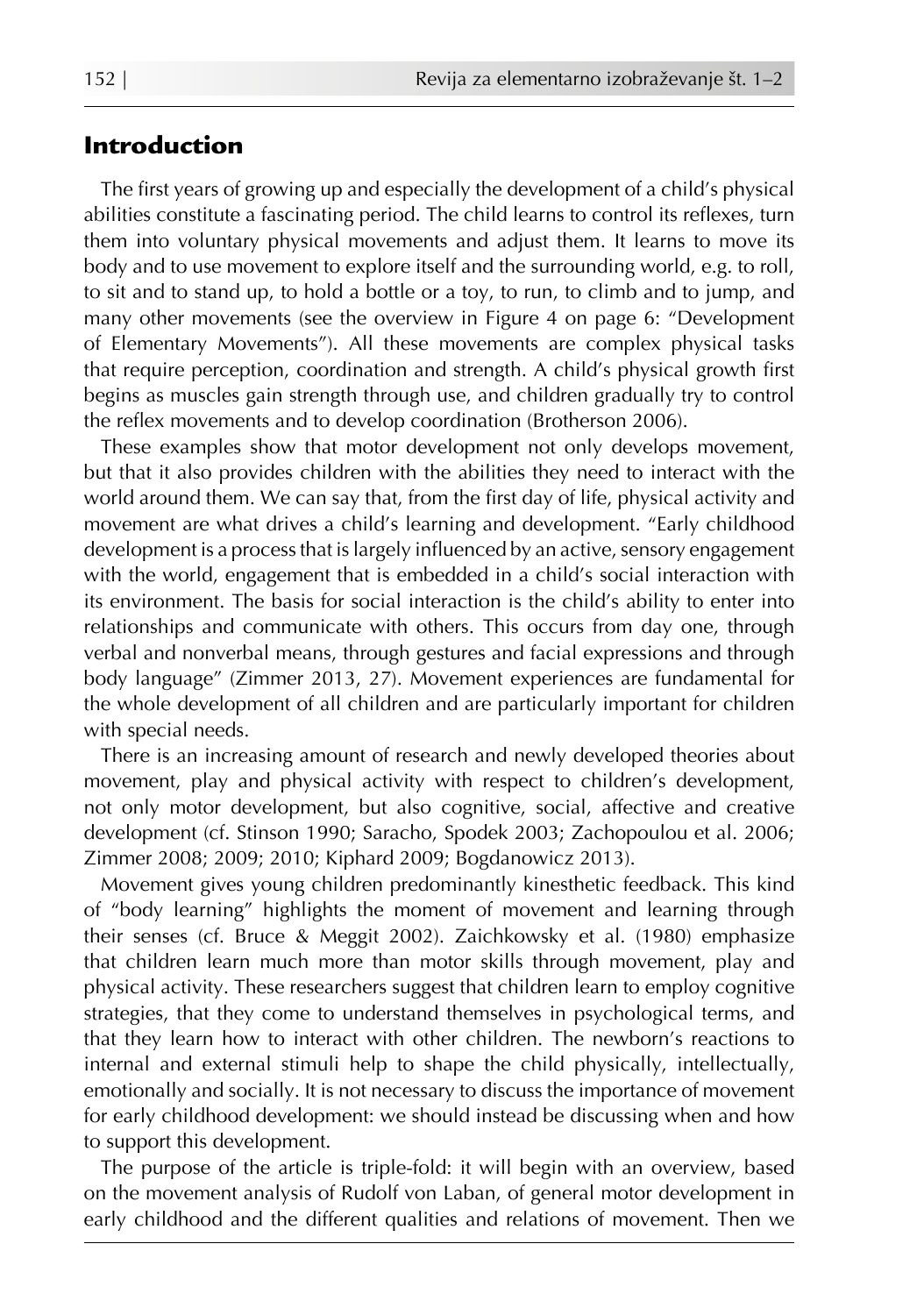will present the concept of 'psycho-motorics' and some methods of implementing and approaches to this holistic theory. Finally, we will provide a description of two practical approaches, based on the given theories, and we will describe the daily work of supporting children in their motor development in kindergarten.

## Laban Movement Analysis

Rudolf von Laban (1879-1958) was a Hungarian dancer, dance theorist and dance and movement educator. He is considered by most to have been a true pioneer of movement education, even though there had been predecessors in various countries – e.g. the French speech trainer and movement educator, Francois Delsarte (1811-1871), who was an inspiration for Laban. Being primarily interest in "body language" – dynamic body gestures, postures and expressive movements (Stebbins 2013) – Delsarte understood movement as a unity of time, space and motion. These basics and his nine laws of motion, which referred to altitude, force, motion, sequence, direction, form, velocity, reaction and extension (Hanson & Gunckel 1896), were revised and further developed by Laban (Laban 1926).

Central to Laban's thinking and work is an understanding of the relationship of body and psyche, and his understanding of movement as the basis for experience and expression. Laban was confident that movement reflects personality, the inner feeling and attitude of a person. Therefore, he postulated that the internal state could influence the movement and vice versa. Based on these observations and reflections, he created his theory that all movements are built up of four factors: space, time, weight and flow. The quality of a movement depends on the quantity of and relation among these factors. With these basic elements (factors), it is possible to analyse movement in both pedagogical and therapeutic work.

Laban explained that the main objective of his work is that everybody should be capable of recognising, appreciating, evaluating and realising his or her body with all its possibilities and limitations. He created Labanotation, a system for analysing and describing human movement (Figures 1 and 2).



*Figure 1: Basic Signs in Labanotation*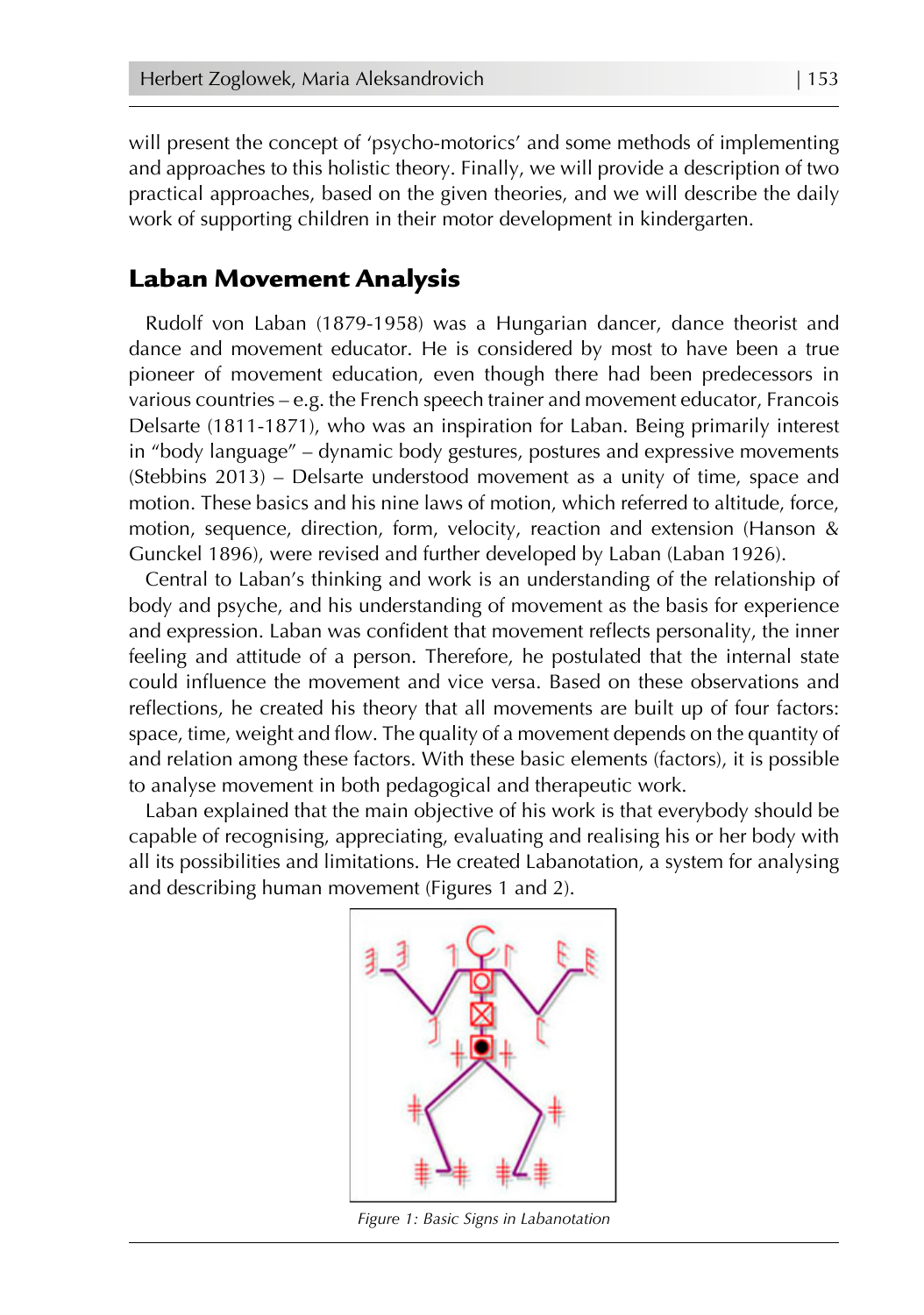

*Figure 2: Basic Movement Signs in Labanotation*

The Laban Movement Analysis system (LMA) – which was later developed by his student and colleague Irmgard Bartenieff, who created the Bartenieff Fundamentals (LMA/BF) (Bartenieff 1980) – is considered an outgrowth or embodiment of his theories and remains in use to this day. It comprises four major categories: body, effort, space and shape. These became the bedrock of Laban's movement education (Laban 1926; 1966). In brief, these categories are metonymically related to the WHAT, the HOW, the WHERE and the WHY of movement.

A critical point in his theory of movement is his focus on the concept of effort. Laban believed that the body is an instrument of expression and made a distinction between this expressive movement and movements that serve a purpose in everyday life, the functional movements. Expressive movement communicates ideas in dance or other forms of artistic expression. The purpose of functional movement is to help with the tasks of everyday life, such as sports and games.

Figure 3 presents an overview of the categories and subcategories in relation to the body.

The circle in the middle represents the whole body, the torso as well as the extremities. On the right hand, we can see the movement qualities and range of types of effort that we can make. The top shows the relationship with others or the capacity for cooperation, and at the bottom we have the options connected with gravity. On the left hand, we are presented with the six possibilities for movement in space.

In all observation and analysis of movement, the main emphasis should be placed on (a) which parts of the body to move, (b) in which direction to move in a room, and (c), the most important, how the body moves. Figure 4 shows how and which elementary movements are developed in early childhood.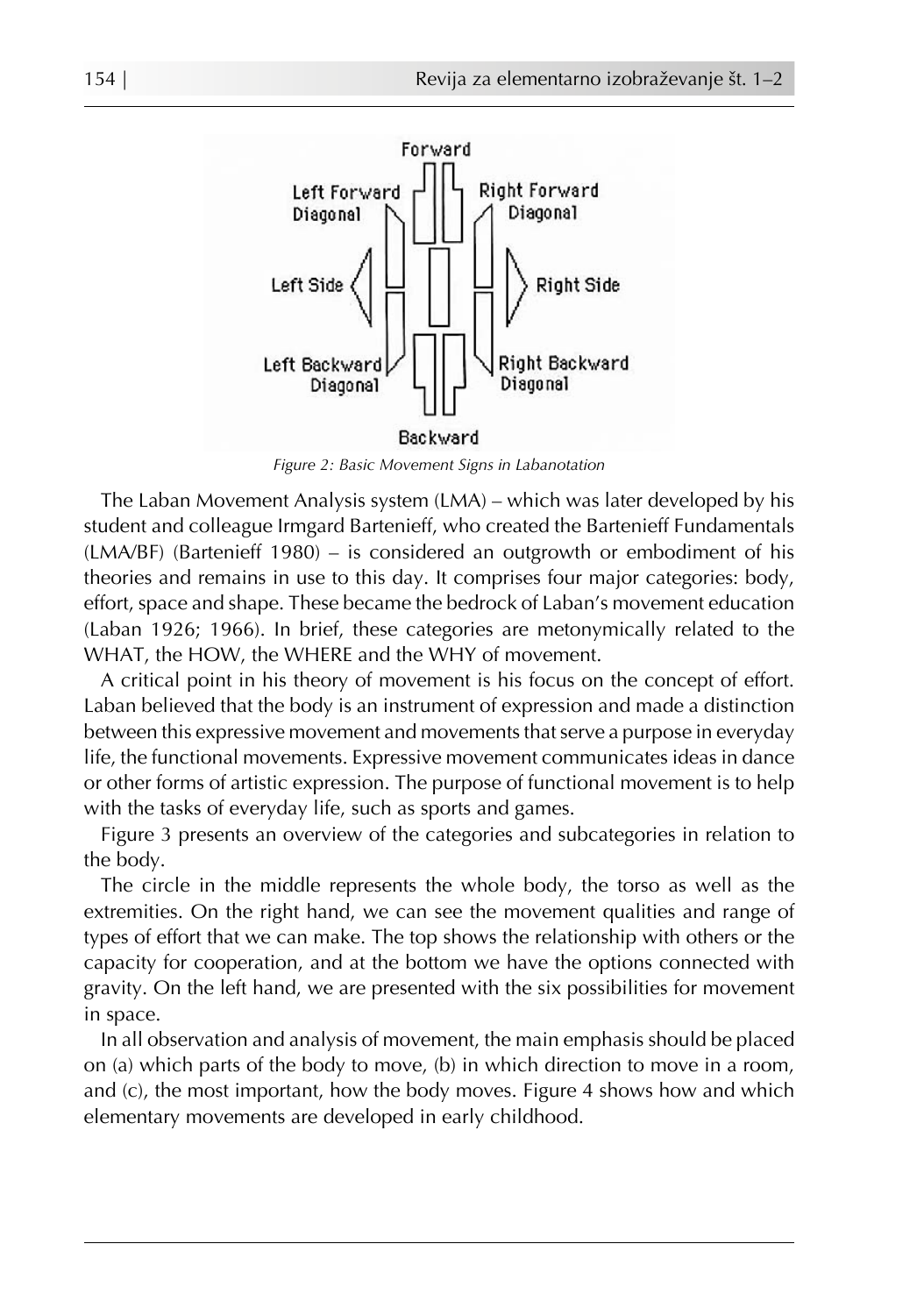

*Figure 3: Movement Analysis, elaborated as a working tool (Reworked after Sherborne 1997, 77; translation by the authors)*



*Figure 4: The Development of Elementary Movements (Zimmer 1990, Lb 3, 7; translation by the authors)*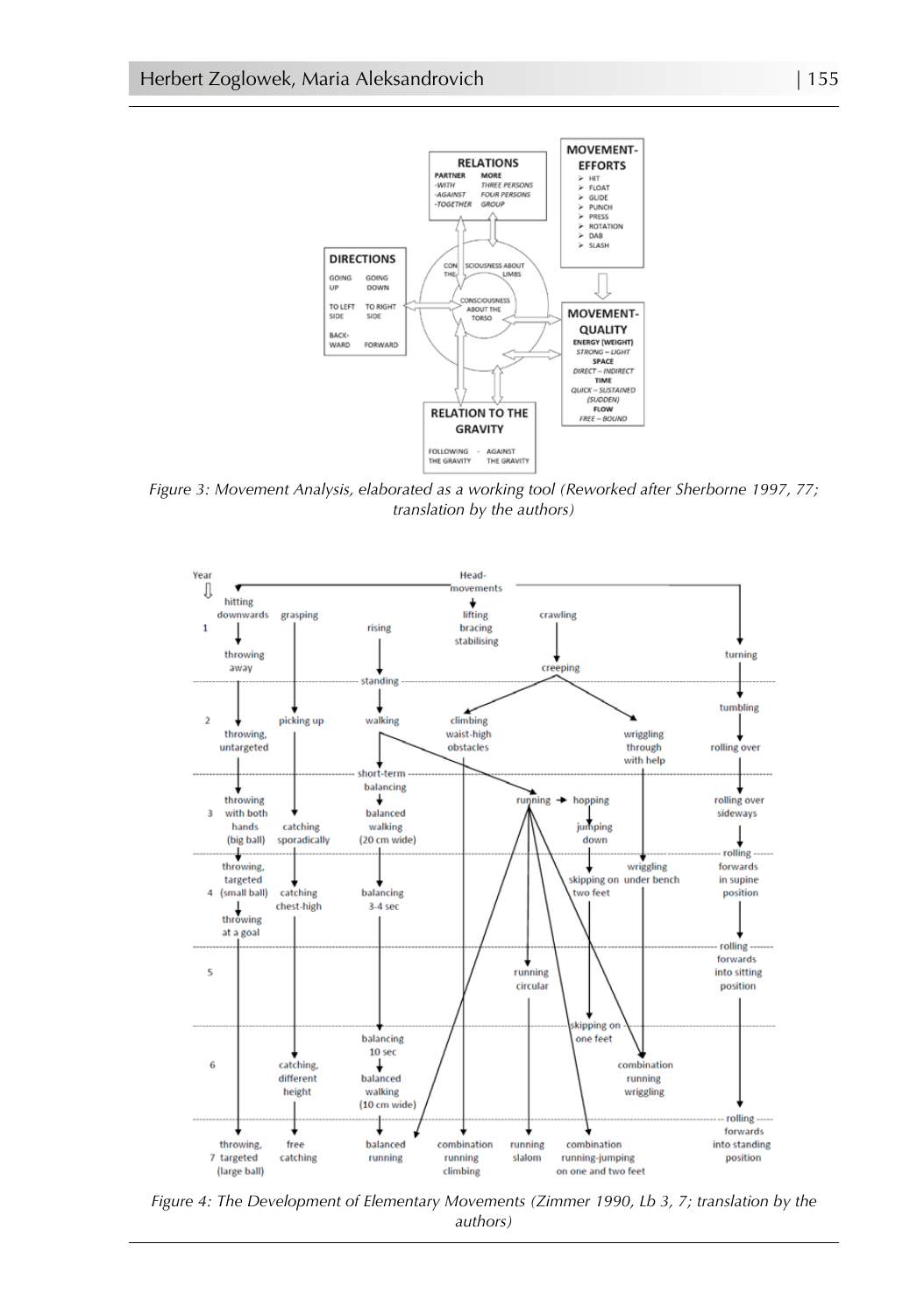## 'Psycho-motorics'

#### *Introduction*

Today the term 'psycho-motorics' is used in a range of fields, for example pedagogy, sports science, medicine and psychology. This shows that 'psychomotorics' is a highly varied concept, and it is therefore not easy to define or to explain its pure meaning. Based on an intention analysis, Seewald (1997) found four different meanings or concepts of 'psycho-motorics':

- 'Psycho-motorics' as a concept for stimulation and fostering of development
- 'Psycho-motorics' as a term which shows the unity of psychic and motor processes
- 'Psycho-motorics' as a term in (sport) motoric research
- 'Psycho-motorics' as a development related term

(cf. Seewald 1997; Reichenbach 2010).

This article focuses primarily on the fourth meaning: 'psycho-motorics' as a development-related term in the study of early childhood development. Thus, development proceeds from a neuromotor state, via a sensorimotor one, to a psychomotor and finally to the 'sociomotor' state (cf. Kiphard 2009). The final section of the article also includes the first meaning, in order to show the practical use of stimulating and fostering development in early childhood.

These perspectives are based on the following two definitions. First, general, that 'psycho-motorics' is characterised by "the functional unity of psychological and motor processes, the close connection between the physical-motor and the mentalemotional" (Zimmer 2008, 22; translation of the authors), and second, conceptual, according to which "'psycho-motorics' is characterized by a holistic-humanistic, development- and child-oriented form of movement education" (Kiphard 1989, 18; translation by the authors).

#### *History*

The neurologist and psychiatrist Wilhelm Griesinger was the first to use the term "psychomotor" (Griesinger 1844). The psychomotor approach is based on a holistic view of the human being and its development. According to this understanding, the human body and mind are united. In this holistic view, the cognitive, emotional and physical aspects are integrated, as well as the capacity of being and acting in a psychosocial context (Probst, Knapen, Poot, Vancampfort 2010).

In the early  $20<sup>th</sup>$  century, the German rhythmist Charlotte Pfeffer was the first educator who attempted to apply the psychomotor approach in practice, which means here in therapeutic practice (Pfeffer 1955; 1958). However, Ernst J. Kiphard is regarded as the founder of the psychomotor approach – at least in the German speaking countries. In the middle of the last century, he worked for several years with children who had behavioural disorders and with very aggressive youth suffering from relational disorders. During his practice, he noticed that physical activity had a positive effect on the emotional development of the children. With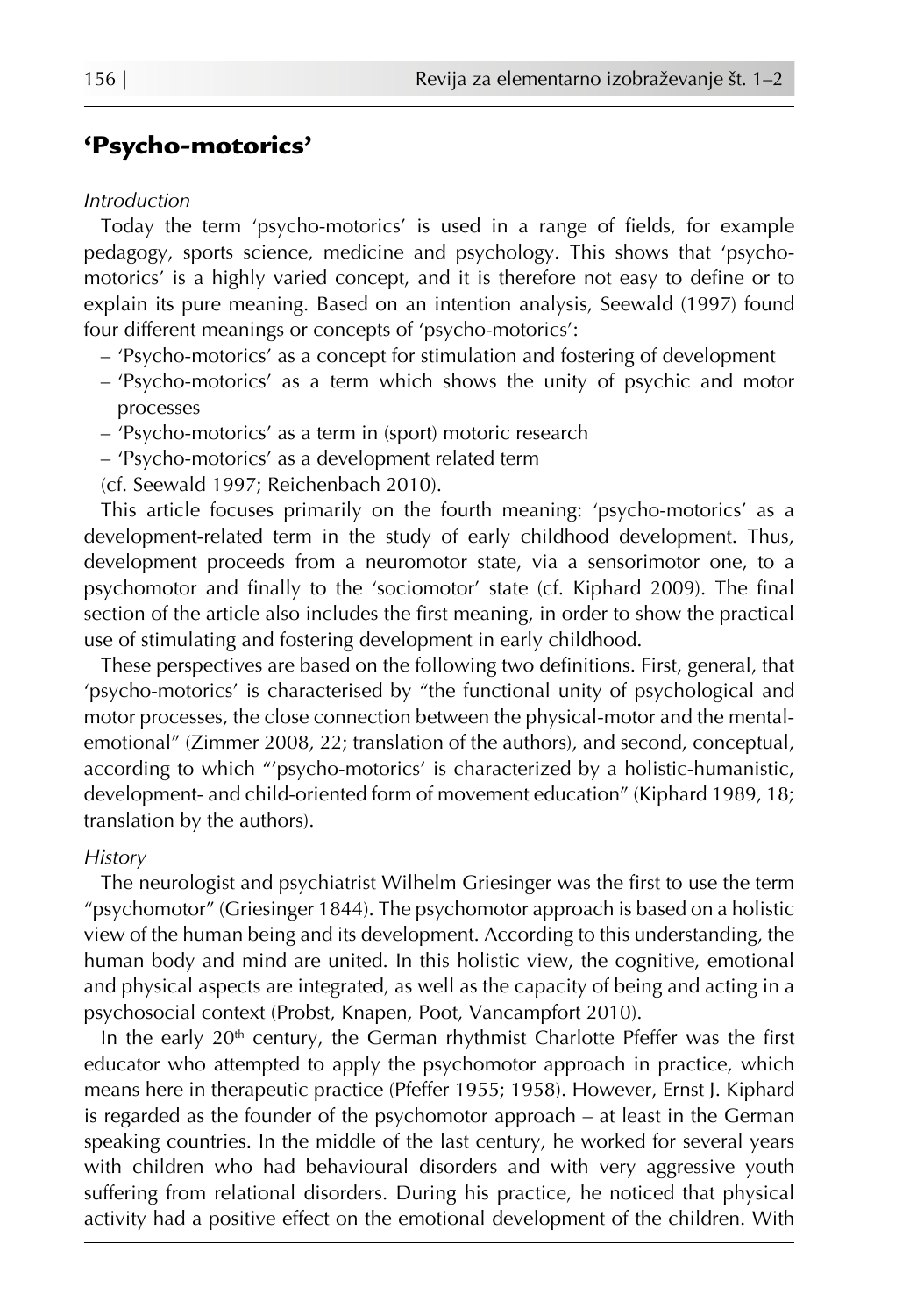regard to this therapeutic effect, he began systematically to use movement activities for these groups.

Kiphard traced motor and sensorimotor abnormalities in children with learning and behavioral problems back to a minimal cerebral dysfunction. The resulting deficits in perception and movement were the subjects of his concern. In addition, he ascribed disturbances such as restlessness, hyperactivity, emotional instability, inhibited and fearful behavior, motivational deficiency, disturbances in endurance and concentration to the effects of minimal dysfunctions. Therefore, Kiphard defended the necessity of psychomotor exercise treatment. In children, motor operations and the analysis of their own abilities and fears should lead to the harmonization and stabilization of the child's personality. On the basis of this work, he developed the concept of 'psycho-motorics', later sometimes called "motor pedagogy" (Kiphard 1989; 2009).

Physical activity in all its forms and corporeality is the central theme. Although physical activities have somatic effects (at the morphological, muscular, cardiorespiratory, metabolic, and motor levels), psychomotor therapy is considered to be both a psychological and a motor-pedagogical treatment.

From the present point of view, the history of the term 'psycho-motorics' is marked by a range of concepts developed in various countries. The (dis-)similarities should be understood in the light of cultural differences (Probst, Knapen, Poot, Vancampfort 2010). For example, in the Romance-language countries, "psychomotricity" was developed in the fields of pedagogy, psychology and psychiatry. The foundation for this idea is the link between body and mind based on a psychoanalytic perspective (Buytendijk 1948; Gordijn 1961; Sivadon, Gantheret 1965).

Gradually, the term "movement therapy" appeared, and attention switched from physical activity to the question of how people move in relation to their environment, and how they use physical activity in their tasks, activities and responsibilities. The main idea behind psychomotor therapy was the interaction between physical activity and the mind (Probst, Knapen, Poot, Vancampfort 2010). Therefore, movement therapy began to include movement-oriented and bodyoriented (relaxation, sensory and body awareness) types of therapy, and the term "psychomotor therapy" was chosen (Broadhead, Vermeer, Boscher 1997).

Psychomotor therapy combines emotional, physical, cognitive and symbolic responses and reactions in the body. It views a person holistically as being one in mind and body. Developed by the Americans Diane and Albert Pesso (1969) in the 1960s, it relies on the individual's own ability to interact positively with the social and cultural environment. Unlike physical movements alone, psychomotor activity involves an action without a cognitive or physiological intent. The purpose of the action is not to achieve a desired physical outcome. Rather, the motion or movement is a direct result of an internal process of perception and management of emotions and experiences. The main purpose and the most important effect of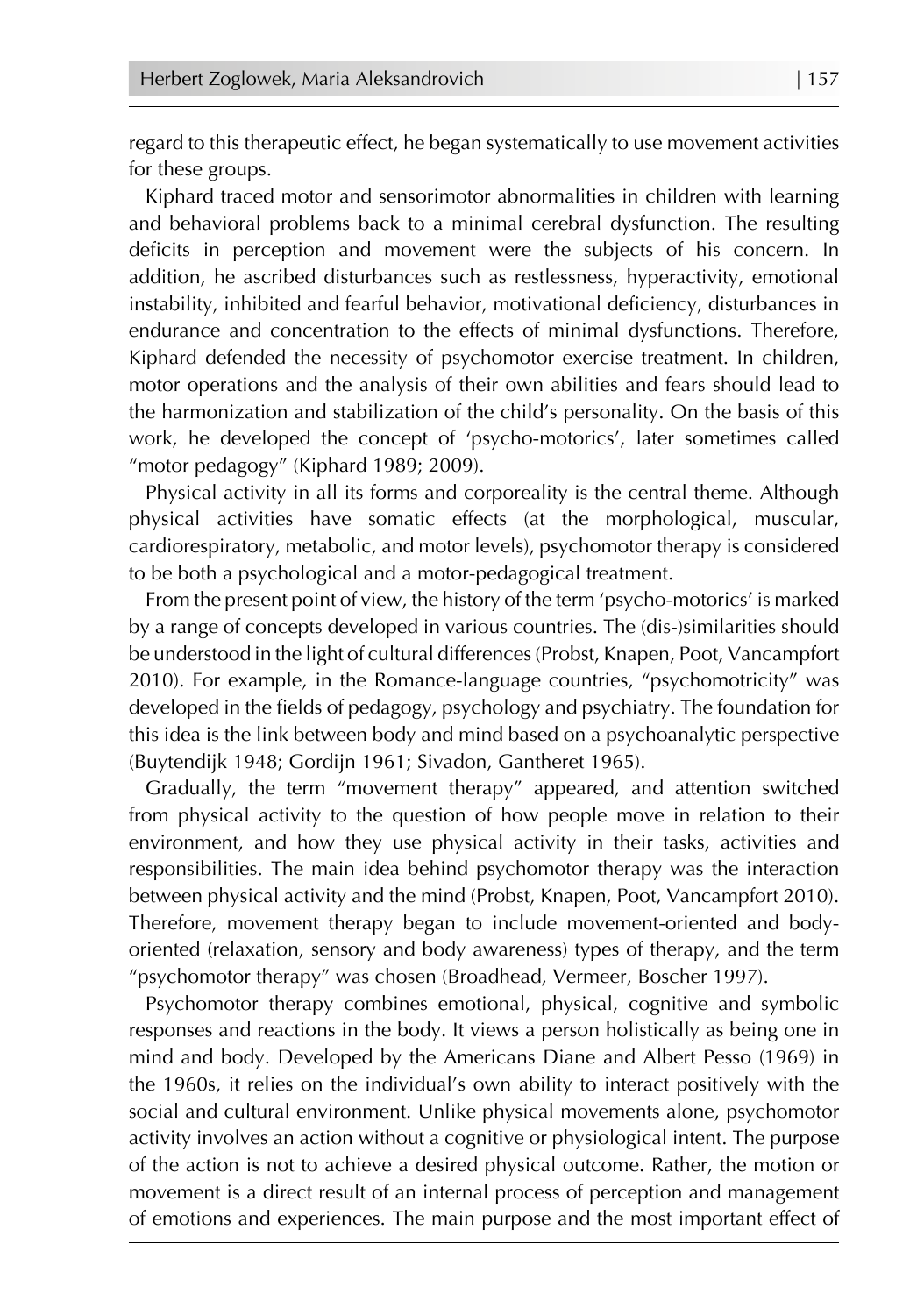psychomotor therapy is the creation or activation of neural networks responsible for integration processes in the brain.

As a preliminary summing up, it can be noted that over the last two centuries there have been several "psychomotor" approaches in gymnastics, dance and movement education, as well as in movement therapy. Indeed, Kiphard did not create anything new, but he did collect, integrate and systematize the various roots of 'psycho-motorics' in an innovative way.

#### *Psychomotor methods in preschool today*

In kindergarten, psychomotor activities can be used as a method for supporting the psychomotor development of children, and as a therapeutic method. In both cases, the main intention is to support and stimulate motor development and, consequently, children's development as a whole.

In practical work with children, the "Developmental Movement Method" by Veronica Sherborne, the "Good Start Method" by Marta Bogdanowicz, and the "Psychomotility Method" by Renate Zimmer are very popular. These three methods are briefly described here. There are many other methods in use, which are partial combinations, adaptations or modifications of these three concepts.

## Veronica Sherborne's Developmental Movement Method

Movement experiences are fundamental for the development of all human beings at all stages of development. Veronica Sherborne created her method over 50 years ago, based on the philosophy and theory of human movement by Laban (see also Figure 3, which shows parts of Sherborne's reworking of Laban's movement analysis). In the beginning, this method was used for work with children with severe learning difficulties, but nowadays it has been extended to people of all ages and with all types of special needs. Sherborne Developmental Movement is a method, which stimulates the development of emotional, social and cognitive spheres in children, while assisting the development of physical abilities and positive relationships with others through shared experiences. This approach provides an opportunity for children to get to know their own bodies, giving them a sense of power and efficiency, and therefore a sense of security. That is why the development of trust, innate to ourselves and others, and creative self-expression are fundamental themes in this type of movement (Sherborne 1990; 1997). There are two basic objectives, according to Sherborne:

– Awareness of oneself. This is gained through movement experiences that help the child to focus concentration, so that it becomes aware of what is happening to its body – "listening" by touching and feeling of inner physical sensations rather than by the usual looking and thinking. This helps to lessen self-criticism and allows the child to grow in terms of self-esteem and confidence at both a physical and an emotional level.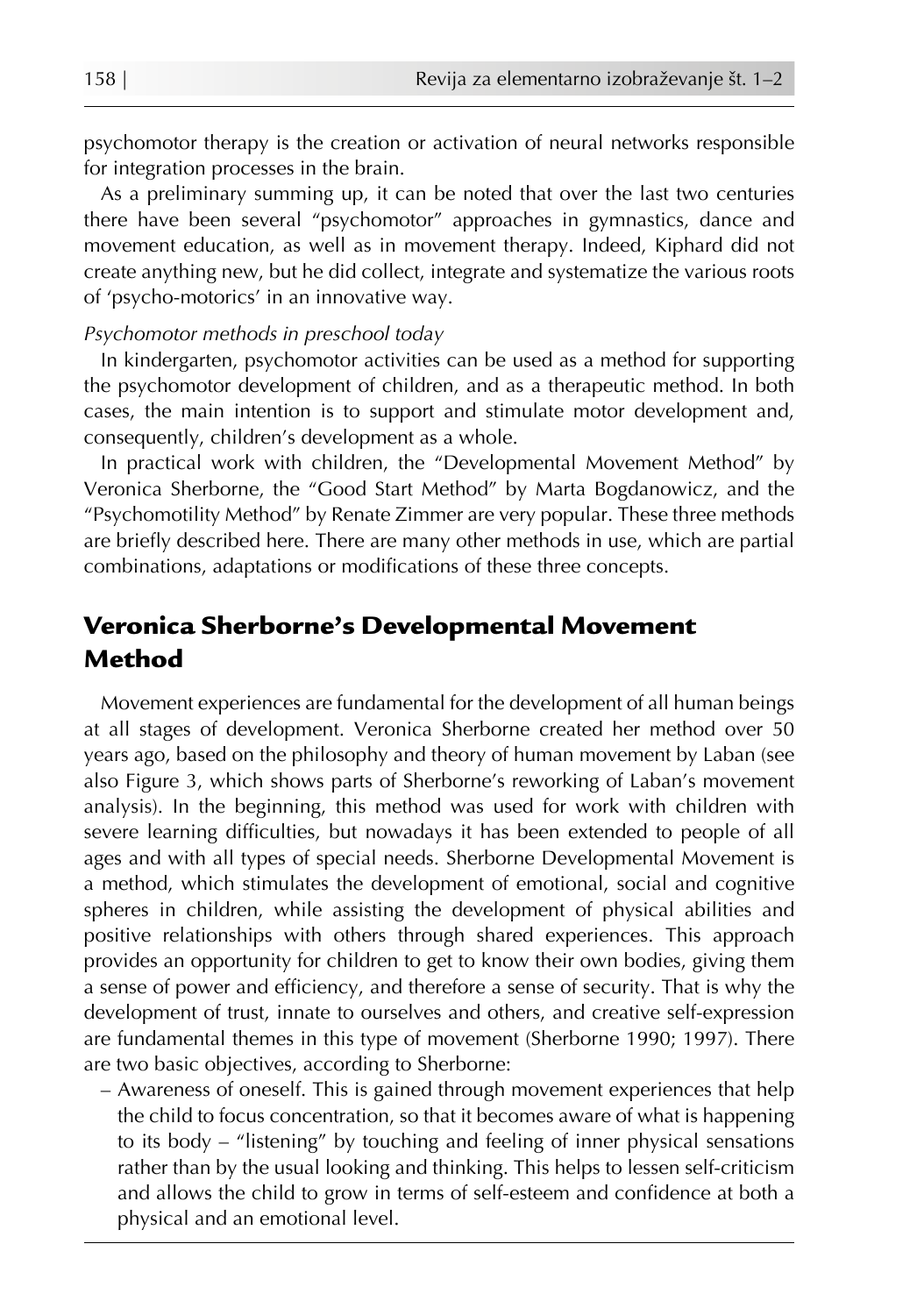– Awareness of others. The next step is to learn to move around and interact with others in a way that encourages further development of trust and the building of positive relationships. These movement experiences enable the child to be appropriately supported while being encouraged to explore its unique creativity through shared movement activities (Sherborne 1990).

Sherborne's Developmental Movement is based on a motion called romping. This is a fun activity in which parents take part with their child. It is very simple, natural and acceptable for use in all conditions, without any special material or equipment. Exercises are barefoot, in comfortable clothes, on the floor, in low, secure body positions and without an atmosphere of competition. Following intense effort, relaxation and rest are in order. During the lessons everyone is active, successful and happy. Each movement and activity ends in success, and everyone will be engaged and encouraged to make further effort.

"Through my experience of teaching and observing human movement, and learning through trial and error, I have come to the conclusion that all children have two basic needs: they need to feel at home in their own bodies, and so gain mastery, and they need to be able to form relationships" (Sherborne 1990, 12).

### The Good Start Method

The Method of Good Start (MGS) is a Polish modification (Bogdanowicz 2013) of the sensorimotor approach in work with children, which is developed on the basis of the original Netherland-French method 'Le Bon Depart' created by Thea Bugnet (1990). The main aim of the MGS is to integrate all psychomotor functions that contribute to the process of learning to read and write. It also helps to develop lateralization and body awareness, as well as left-right orientation in body schema and space. Over time, attention, memory and imagination are developed, and then motor abilities and coordination, and the ability to understand abstract symbols.

During specific play experiences, a teacher can stimulate the psychomotor development of a child. All the work is organized on the basis of three elements and their integration:

- the visual element: graphic models like geometrical patterns or letters;
- the auditory element: songs or short poems;
- the motor element: movement to the rhythm of a song while reproducing graphic models or letters (Bogdanowicz 2013).

This method consists of a series of exercises, which are carried out in several stages, organized within a programme of activities. It usually begins with exercises to develop body awareness and right-left orientation of the body plus space schema, followed by the main activities, which develop visual, auditory and motor elements, and ends with closing activities for repetition and relaxation.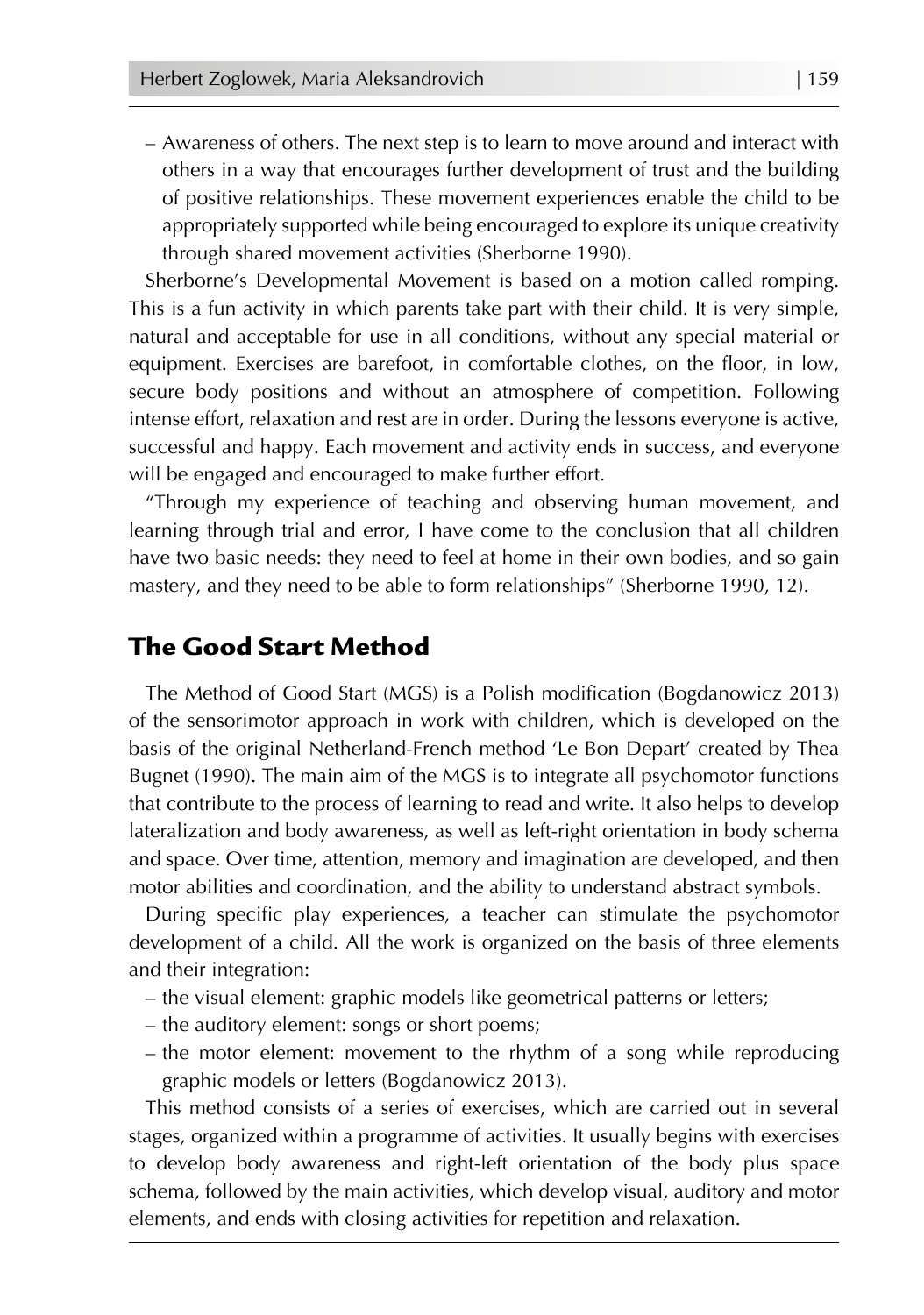The form of the organisation of the activities should be appropriate for the children's needs. Using this method, the teacher can have the children work individually, in pairs and in bigger groups.

The effectiveness of MGS, as well as the 'Le Bon Départ' method, has been confirmed by considerable scientific research, especially in Poland, but also in other European countries (Bogdanowicz 2013; Leemrijse, Meijer, Vermeer, Adèr, Diemel 2000).

## The Psychomotility Concept by Renate Zimmer

Renate Zimmer`s research fields are early childhood development and psychomotility, with particular focus on the movement experiences of infants and toddlers and their impact on both language acquisition and social-emotional development (Zimmer 1981; 2008; 2009; Volkamer & Zimmer 1986). Her special therapeutic interest concerns the movement of children with behavioural and developmental problems. She attributes great importance to the potential for children's development through sport and play.

Her method is based on individual support for a child's development. The child is seen and treated as a serious partner, who takes action, has its own feelings and thoughts, and is responsible for itself and its life situation. The teacher or therapist must show empathy and respect when working with the child.

According to Zimmer, a negative self-concept is often the most important cause of developmental disorders among children. Her concept is dependent on sociocultural factors, developed in early childhood. It strengthens the positive feedback from the environment, while negative feedback from the environment distorts the concept and gives negative self-esteem. Zimmer's assumption emphasizes that the most important task of 'psycho-motorics' is to build a positive self-concept. Particular attention is paid to the interaction between the child and the teacher, or an important adult. For the child, it is an active and independent exercise to learn to take responsibility for its own behaviour. That includes learning how to build a realistic self-concept and self-acceptance.

The therapist should refrain from evaluating or comparing. Zimmer believes that everyone has an innate desire for self-realization and self-improvement, which under appropriate conditions will ensure the improvement and development of personality. It is therefore an important objective for supporting the development of a child to create a favourable atmosphere, in order to work on disordered processes of maturation and growth. Her method of working with children is based mainly on providing help and support in the self-discovery of oneself and the environment.

According to Zimmer, the method of psychomotor development corresponds with four key issues:

1. Introductory fun. Fun and pleasure should ensure the child's enthusiasm for psychomotor activities. Children should have the chance to move freely, to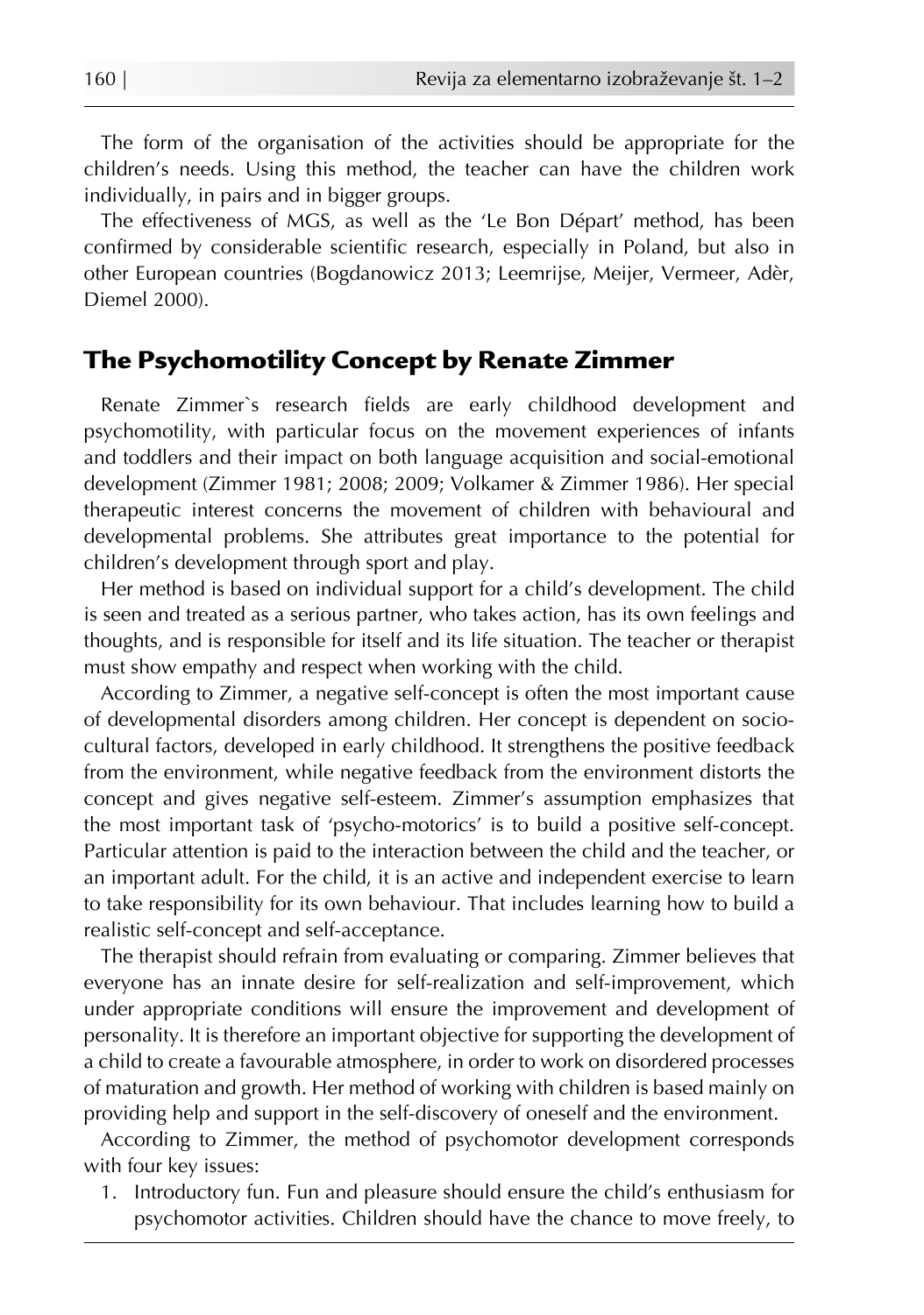explore their own interests and to try out objects and materials. These games do not require special equipment and should be implemented in a short time.

- 2. Fun with movement experiences and physical activities. Playgrounds provide effective locations for children to become used to equipment and material. Here they require more time and equipment. The games are more complex; they activate children's fantasy, allow the possibility of identifying with various roles and occupying a range of positions. It also allows further expansion of the children's imagination.
- 3. Having fun together. Activities should also promote playing in a group, and thus develop social relationships between children. To work, for example, with simple rules and tasks within the group, a condition which requires cooperation. The rules must be clear and understandable, so that they can be used and internalized by all children, with varying degrees of comprehension.
- 4. Rest. Each course or phase in a playgroup should be followed by a relaxing exercise. These will allow the children to feel, to see and to understand the beneficial effects of the exercises.

Zimmer gives a description of many practical examples of the main focal points for promoting psychomotor development in various games (Zimmer 1989; Zimmer & Cicurs 1987), taking into account the content of psychomotor development support (tangible, body and social experience), motor competence (e.g. strength, motor coordination), and sensorimotor abilities (e.g. visual perception).

According to Zimmer, each human being from the moment of birth strives towards self-realization and self-improvement. Therefore, it is important to create favourable conditions for the development and building of a positive concept from the beginning.

## Lev S. Vygotsky and the Concept of Zone of Proximal Development

### *Introduction*

Before we present the current approaches towards psychomotor activities in kindergarten, we want to introduce one educator who is not well known in the field of motor development. Nevertheless, we think that Lev S. Vygotsky (1896- 1936), with his social-cultural theory of development, has in a way also influenced the concept of motor development, even if he himself has never said or written anything on this topic. His concepts and some basic elements of his theory can indirectly be rediscovered in the concept of 'psycho-motorics'.

Because of the close relation with parents, the teacher or other important adults participating in the psychomotor activities and exercises, there exists a methodological proximity to the theory of development by Lev Vygotsky (1981; 1987), particularly to the concept of the zone of proximal development.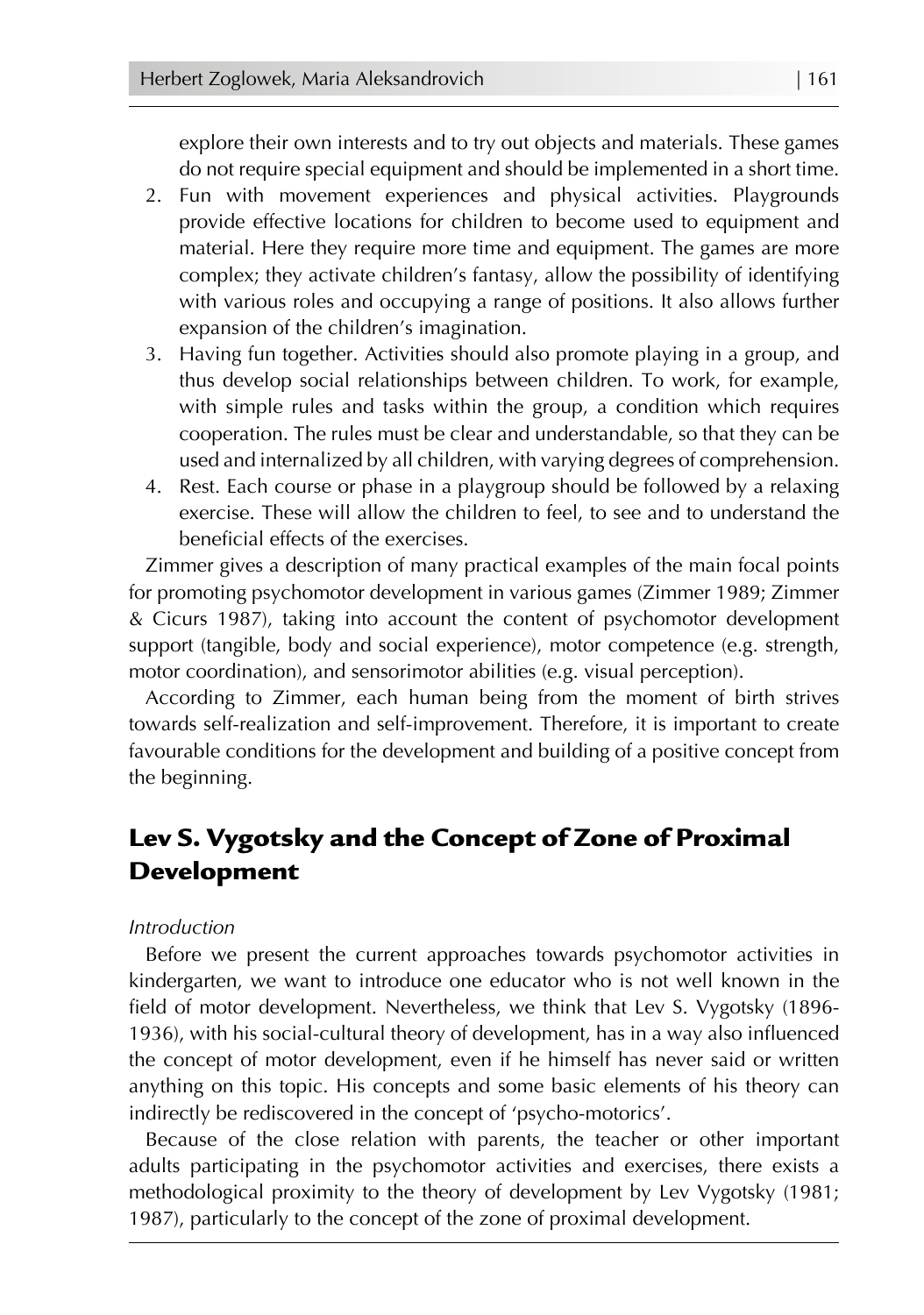

*The zone of proximal development*

*Figure 5: The zone of proximal development*

According to Vygotsky, the zone of proximal development (ZPD) is the distance between the actual developmental level, as determined by independent problem solving, and the level of potential development, as determined through problem solving under adult guidance, or in collaboration with more capable peers (Vygotsky 1981; 1987). The ZPD (see Figure 5) implies that interaction with more capable and experienced persons helps children to achieve their potential intended and defined goals in all development areas.

Thus, children can learn from each other, especially in age-heterogeneous groups, where children display various degrees of advancement in different development levels, so that they can influence each other, stimulating the ZPD of their playmates (peers). The interaction between the learning child and other people is so important because imitation, as an act of reason based on understanding, can cultivate and extend those abilities that are still in a state of development. Therefore, it can be highly relevant to take into account differences in levels or different competencies when classifying children. This can be of great significance in playgroups (Aleksandrovich, Zoglowek 2010; Zoglowek 2011).

Situation-oriented and reflectively organized activity constitute high-quality types of physical nurturing. This helps children to become familiar with their bodies and to master them, to learn basic and specialized movement skills, and to build selfesteem and self-confidence.

#### *Basic elements with relevance to motor development*

Apart from the role of language/speech, to which will pay less attention in this respect, there are three important elements in Vygotsky's learning theory (Vygotsky 1987) that are relevant to motor development in early childhood: the role of the environment, the role of play and the role of the (preschool) teacher.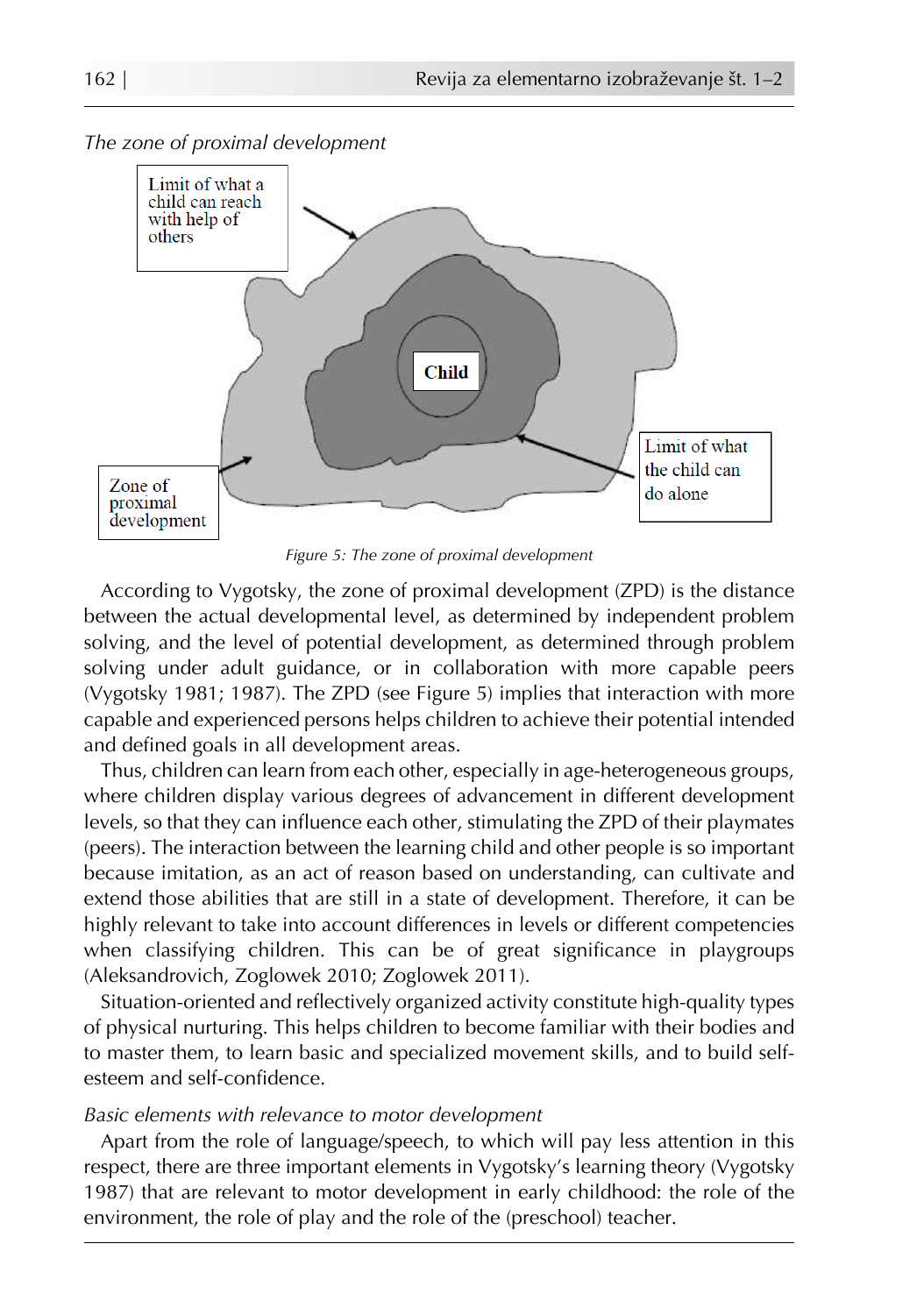#### *Creating the learning environment*

It should be noted that motivational and stimulating environments generally seem to have more importance for children's development than was once thought (Zimmer 2008; 2009). In relation to movement opportunities, physical nurturing and education, we should define or understand "stimulating environment" in a sense broader than only as "supporting a competent person". For motor learning, the natural environment or an arrangement of the playground or the sports hall can have the same stimulating effect as the right questions or verbal impulses of the teacher. Another aspect of motor learning is that in early childhood learning of physical and coordinative skills depends on growth and maturity. Older children, who have already developed a range of abilities and capabilities, can support the ZPD just as adults can.

#### *Playing together*

Vygotsky was mostly interested in role-play, because this activity develops, above all, such mental activities and functions as thinking, abstracting, memory and creativity. Social behavior also develops in and through role-play, for example satisfaction of needs, cooperation, acceptance and adoption of common standards and values. Very relevant in this context is that the child adopt a behavioral pattern, which does not correspond with its age; this means that it is one step ahead in its development.

Play and physical exercises in groups of children from mixed age levels will yield many opportunities to extend the movement mastery stage. Models of movement and behavior by older children influence the younger ones to try similar things, and in this manner the older ones have enlarged the ZPD for the younger ones. An arrangement of movement and physical activities that is both stimulating and differentiated for each child will begin with those abilities that have already been mastered, in order to foster security. However, as they observe the mastery stages of others, they will become motivated to try something new. In a way, all children can develop themselves, but all can also stimulate the ZPD of others. The adult has only to supervise them and, eventually, to give verbal encouragement (Aleksandrovich & Zoglowek 2010).

#### *The role of the (preschool) teacher*

The importance of the preschool teacher or other significant persons for individual development process has been repeatedly highlighted. "Many scholars believe that the ability of teachers to structure the learning activities and experiences, to create an optimum learning environment and to interact with children plays an important role in developing and promoting children's use of creative and critical thinking skills" (Zachopoulou et al. 2006, 280). The effectiveness of ZPD depends strongly on the teachers' professionalism in providing the optimum balance between structure and freedom of exploration, discovery, experimentation and expression for the children.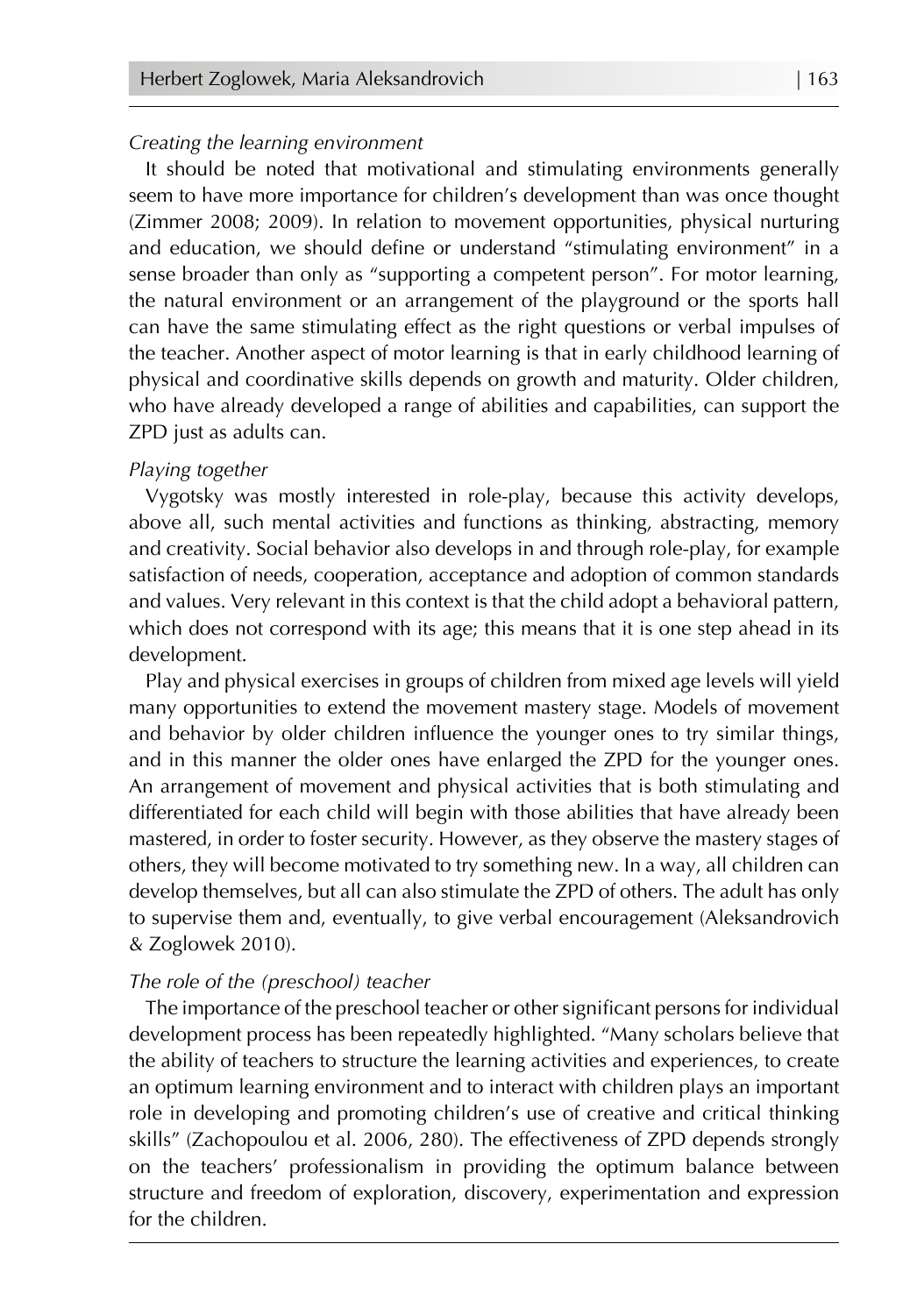In Vygotsky's theory, the teacher is much more important for early childhood development than in other pedagogical approaches. According to Vygotsky, the assumed chronology of development is as follows: support and promotion of competent persons in the ZPD – new learning – (further) development of the child.

The competent person, which means primarily the preschool teacher, takes different roles as observer and evaluator, composer, instructor and model, dialogue partner, active participant in the learning process, and playing partner.

In physical activities, the special task of preschool teachers is to find or to arrange the appropriate movement situation, for example one that corresponds to the ZPD of the particular child. The professional perspective of preschool teachers includes to their pedagogical and content knowledge. The concept of ZPD suggests that each child has a different potential based on its individual cultural heritage (its background and learning experiences) and actual body development. Therefore, the preschool teacher needs a highly developed level of knowledge and understanding of all children as individuals. In learning a new movement, some children will require minimal input from the teacher, while others will require ongoing support and information.

## Experiences with and reflections on psychomotor activities in Norwegian kindergartens

Even if Vygotsky and his basic learning theory are not explicitly mentioned in the Norwegian curriculum for kindergarten (KD 2006), the formulation of superordinate aims is very similar to Vygotskian concepts. Combining Vygotsky's theory of learning with a child-centered development model of physical nurturing can provide a holistic approach, as claimed by the Ministry of Education.

As part of the aims and tasks of kindergartens, the following purposes and intentions are expressed (KD 2006): The purpose of kindergarten is to give preschool children good opportunities for activity and development. Kindergartens shall provide pre-school children with an environment that offers both challenges appropriate to the children's age and level of functioning, and protection from physical and psychological harm. Kindergartens shall increase opportunities that children have to learn and to participate actively in a peer group. Kindergartens shall have the physical, social and cultural qualities that at any given time correspond to current knowledge and understanding regarding children and their requirements.

What is characteristic is the holistic view of children and their development. Development is seen as a dynamic and closely interwoven interaction between physical and mental circumstances and the environment in which the children are growing up. In the developmental process, children are social players, who personally contribute to their own and other children's learning. Interaction is crucial to all learning and development. The characteristic feature of children's interaction is playing, which provides the scope for initiative, imagination and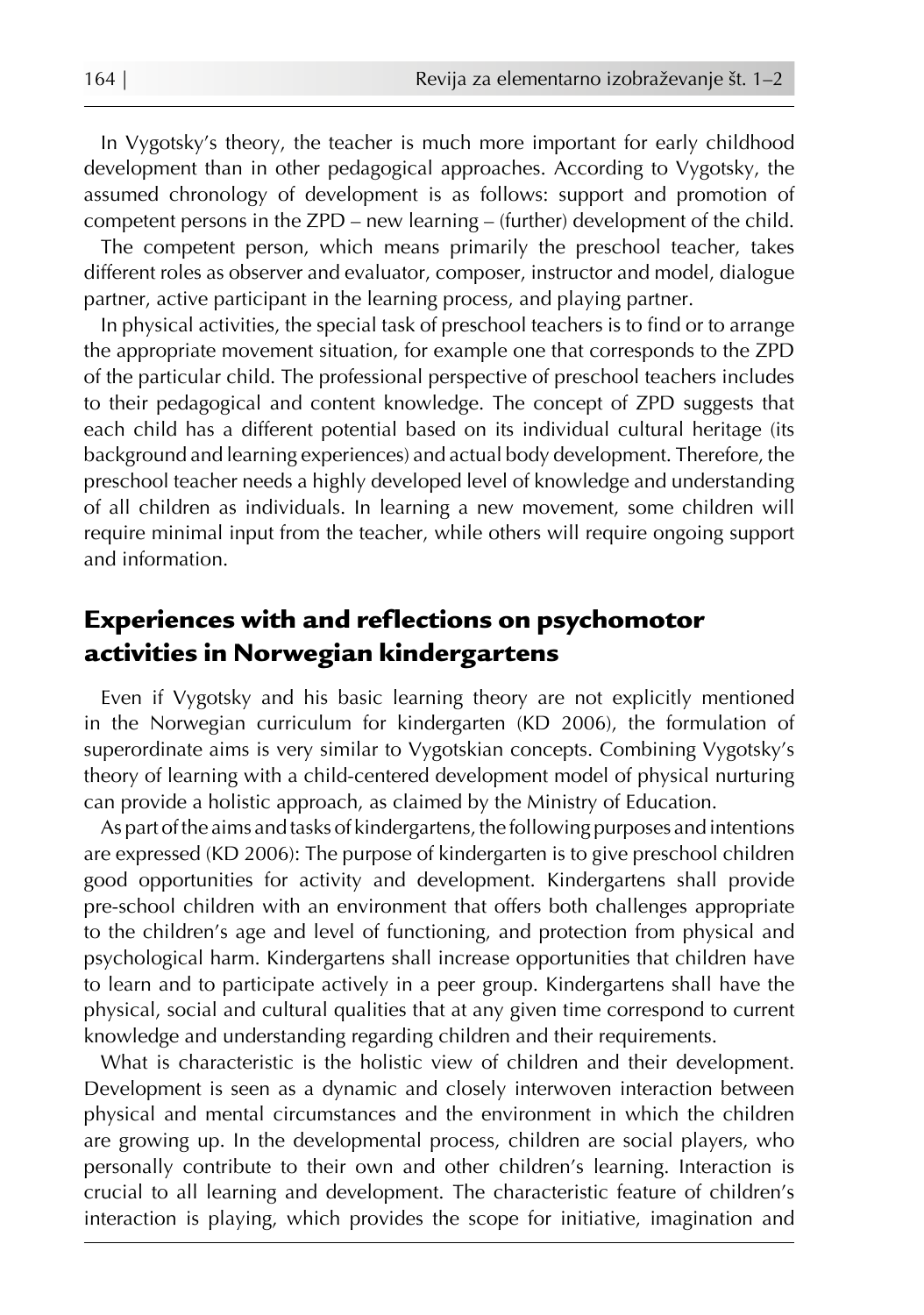enthusiasm. In general, there are no differences between children who develop normally, and children with certain disorders or diseases. Even if the latter get some extra exercises, most of the time all children are included in all activities, both free and instructed.

Movement and physical activity make up an explicitly named content module: body, movement and health (KD 2006, 22). During early childhood, children acquire fundamental motor skills, body control, physical characteristics, habits and insights into how they can protect their health and quality of life. Children are physically active, and they express themselves largely through their bodies. Through physical activity, children learn about the world and about themselves. Through sensory impressions and movement, children gain experience, skills and knowledge in a number of areas. The contact that children have with other children often starts with body language and bodily activities. This is important to the development of social competence. Active use of the outdoor environment and local community provides many opportunities.

Through work on the body and through movement, kindergartens shall help to ensure that "children develop a positive self-image through physical achievements, have positive experiences of varied and all-round movements and challenges, continue to develop their body control, gross motor skills and fine motor skills, sense of rhythm and motor sensitivity" (KD 2006, 22).

Following this plan, the kindergartens are working towards implementing this program. One kindergarten in Alta, a town in northern Norway, collaborated for nearly two decades with the institute for Sport Science and Physical Education at the Finnmark University College in Alta. Children between the ages of three and six participated in the physical activities.

When the cooperation between the kindergarten and the University College started, there was no clear concept or model. Both sides had only the deep conviction that movement was crucial for development. The kindergarten itself has very good outdoor facilities to stimulate movement, but is ill-equipped in terms of indoor facilities. Even if the children have to be outside as often and as long as possible, there are also long indoor periods, because of the long wintertime in northern Norway. Therefore, the kindergarten was given the opportunity to use the sports hall at Finnmark University College once a week. For the activities, an arrangement was made in the sports hall, where a set of indoor equipment became a "landscape for movement". Initially, the aim was just to observe the children in their activities and to discover what special program should be developed. However, very soon it emerged that it was unnecessary to prepare a special teacher-guided movement or activity learning program. Often the children found and developed movement games and activities that were different from those that had been planned. These activities were individual, of varying level and quality, but also creative. Because of the age heterogeneity of the groups, there were also different mastery stages.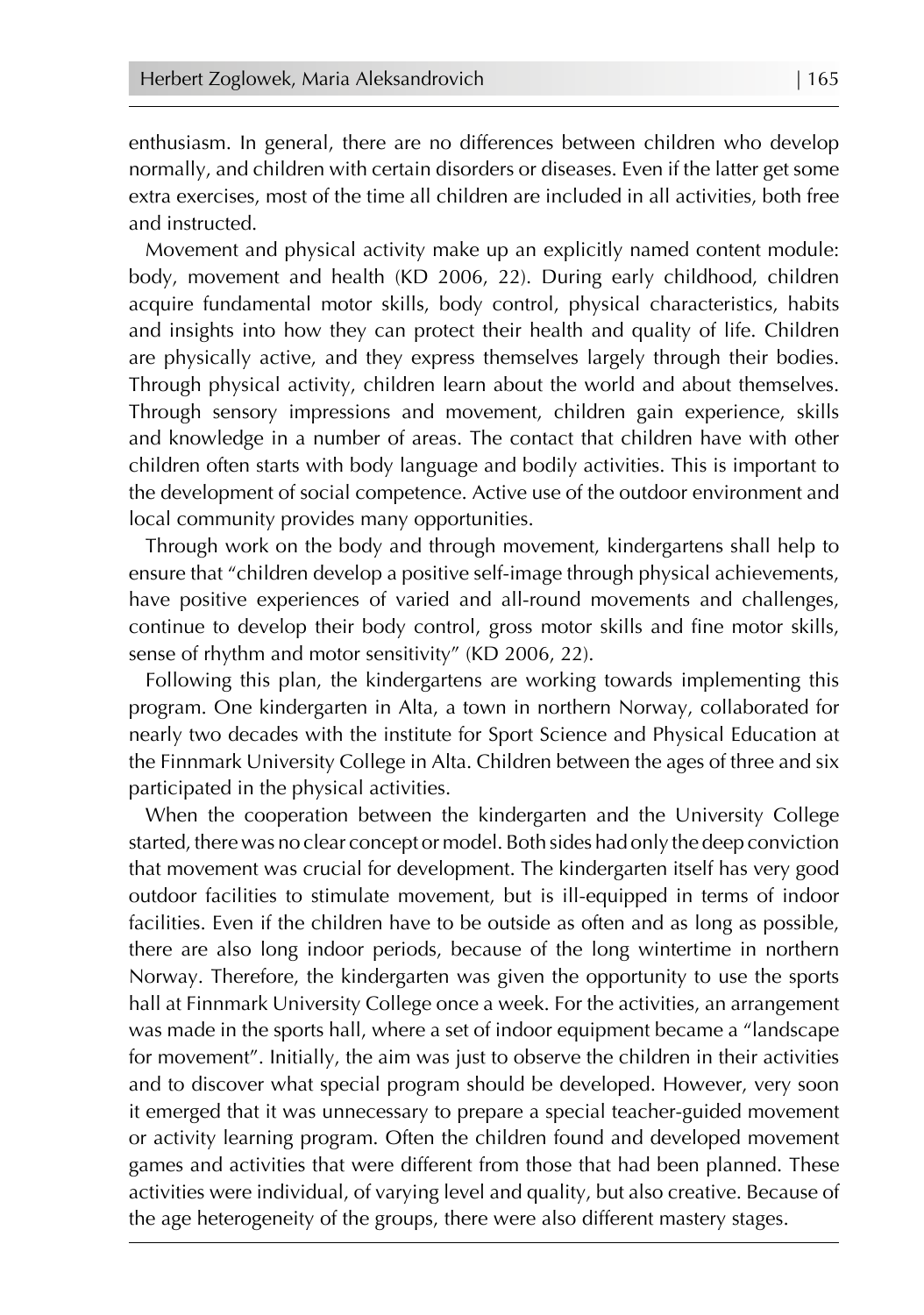With these observations, came the time to formulate a concept for pedagogical work. Vygotsky's concepts were followed. The co-constructivist approach, which could be recognized in the children's activities, in social interaction on different learning levels, and in the clear importance of a purposeful and considered environment, became crucial to the process. In a way, the environment was considered as an invitation to the ZPD, whereas environment here is understood primarily as the physical environment, which in this case should initiate and stimulate movement and physical activity. The variety of movements made it obvious that children had distinct needs. Some needed a great deal of repetition to be safe and to achieve a personal mastery stage, some were looking for extension and enhancement, which they sought to achieve with the support of others, and others were just beginning to learn basic movements. Children in this third category probably needed most help from the adults. Step by step the youngest developed the elementary movements, while the older children initiated and showed them the way into the ZPD.

The environment, that means here the arrangement of the equipment and assorted materials, was the most crucial prerequisite for this learning approach. The preschool teacher had only to observe and perhaps to intervene, to stimulate or to support, but inherent to the arrangement was the fact that it should 'speak for itself'.

Advancement in the purpose of the activities or, in Vygotsky's words, 'achieve[ment of] higher mental functioning' (Vygotsky 1981), led to the question of how children could best perform with their movement abilities. This could be through configuration, social interaction or playing together. A relevant attempt was to include Sherborne's concept of "development through movement". Two different approaches were implemented: for the younger children, especially those with less experience and self-initiative, it was important to get more security and self-assurance into their motor activities. The preschool teachers had to actively ensure more individual care and a better atmosphere of security. For the older children, more common activities had to be arranged, where they could learn interdependence and see that they had to work together and support each other. The importance of learning through play – which Vygotsky describes mainly as roleplay – revealed itself in movement games and physical playing. It was interesting to see that even after two or three weeks, the younger children were achieving a 'higher mental-motoric' level, not simply because they were sufficiently brave and able to try and to face challenges, but also because they had found the path into their own zone of proximal development.

## Experiences with and reflections on psychomotor activities in Polish kindergartens

In Poland children from three to five years old may attend kindergarten, but at this age it is not compulsory. All the six-year-olds have to attend either kindergarten or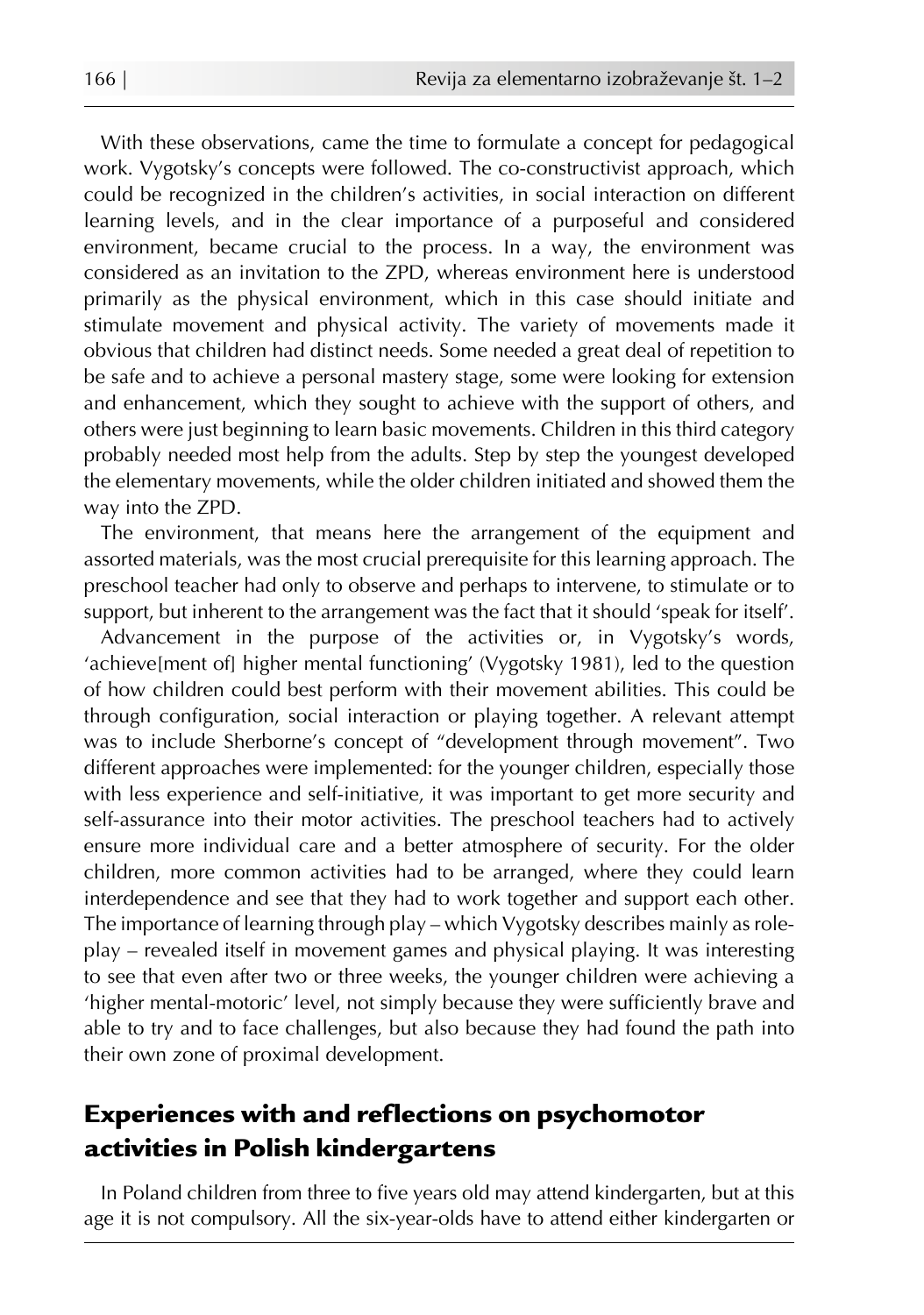pre-primary classes in primary schools to get their pre-primary education. A child's usual day in a Polish kindergarten lasts for a minimum of five hours. During this time the child participates in activities organized or suggested by the teacher, and they play spontaneously in the classroom or in the garden. So, in their everyday activities, the child has the opportunity to develop contacts with peers and adults, as well as to develop their motor and cognitive skills. (Osiński 2003).

One method used in child development can be Veronica Sherborne Developmental Movement. I am fond of this method because it is a system of exercises developed on the basis of children's natural needs. Apparently simple at first sight, the method provides an opportunity for the development of self-awareness and an awareness of others; it also develops the motor and social abilities of the children, as well as their creativity. This method can be successfully used for both healthy children and children with special needs (Bogdanowicz, Kisiel, Przasnyska 1996; Bogdanowicz 2009; Wieczorek & Kuriata 2014; Aleksandrovich & Zoglowek 2015). For example, in case of autism Veronica Sherborne Developmental Movement effectively supports the therapy, improves children's behavior and their social relations, and supports the participation of parents and siblings in therapy sessions (Wieczorek & Kuriata 2014).

As an Advanced Practitioner of Veronica Sherborne Developmental Movement, I have been working with this method since 2006, both in private practice and as a practical psychologist in an Integration Kindergarten in Slupsk, Poland. Working as private movement therapist, I have used Sherborne Developmental Movement in work with healthy children between two and three years old. While working as a kindergarten psychologist, I used this method for all children in the kindergarten between three and six years old, for healthy children, and for children with a range of disabilities, as well as for their parents.

In the first case, my main aim was to develop consciousness of the child's body, to build their sense of safety, to improve "child-parent" relationships and to increase creative abilities. We worked with parents and children in small groups of three or four pairs, twice a week for 30 minutes. Parents appreciated the easy, open form of the exercises, and together with their children enjoyed working in a small therapeutic group. In the interview, one parent said, "We underestimated the therapeutic strength of the good old exercises. All parents should know how easy it is to support the development of your child through a number of adequate moving exercises, through ordinary fun" (Wioletta, 35 years old, mother of a girl).

In the second case, my aim was more complicated, since the therapeutic group was bigger, and the participants differed in the level of their motor development, as well as their motor and social abilities. In the group of children with developmental disabilities, we first had to work on the development of basic motor abilities (fine and gross motor abilities, walking, jumping, catching, throwing, stretching and running), as well as on the development of children's body awareness, their awareness of other persons and contact with them. In the mixed groups the work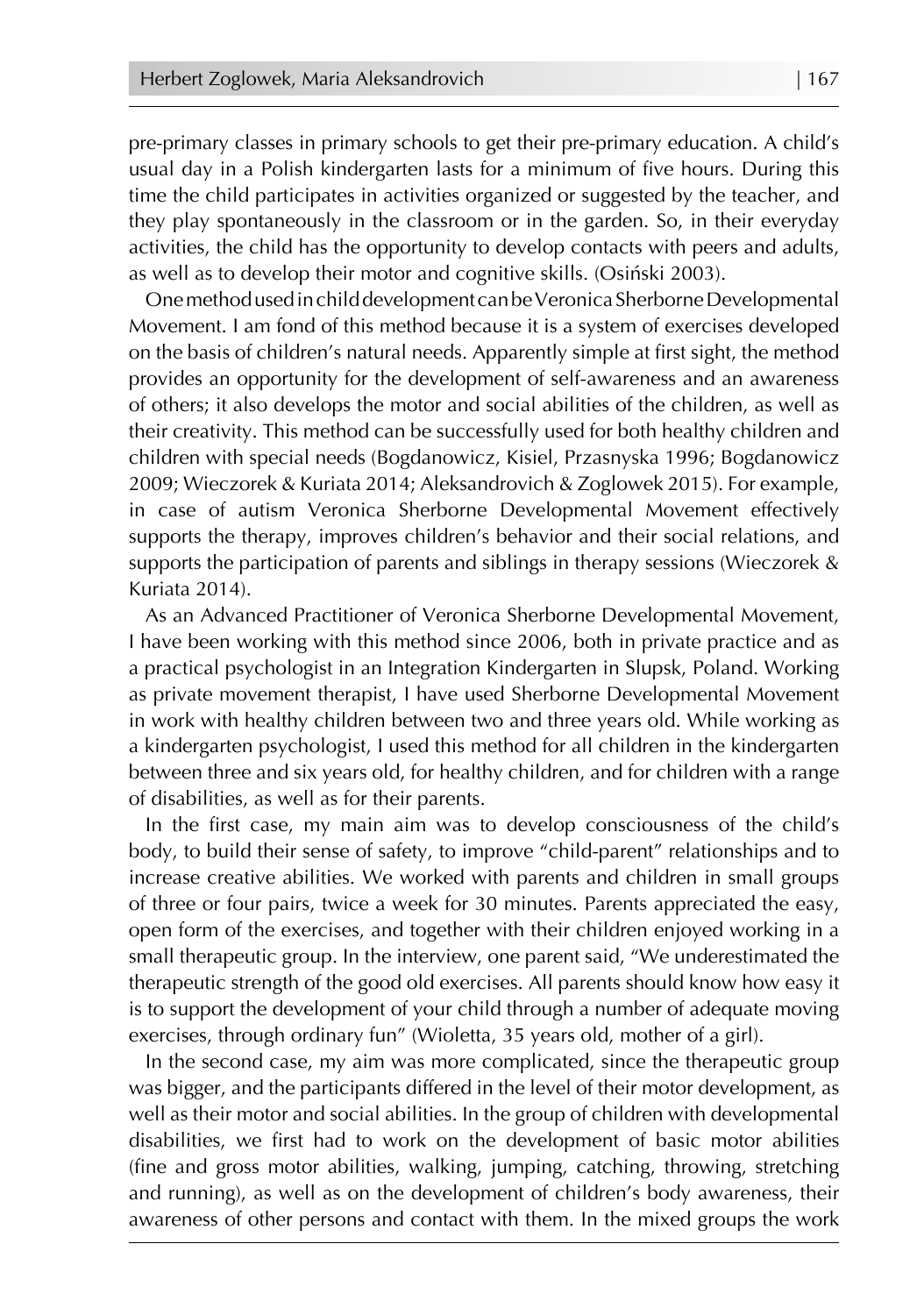concentrated mostly on the development of motor abilities, awareness of other persons and creativity. Another important point was paying special attention to children's energy and teaching them how to use this energy without aggression, how to cooperate in pairs and groups, how to fulfill commands, following the rules of the games. During the lessons, parents were surprised at how different children could be in individual motor abilities: in some cases, the help of three adults was needed to assist the child in crawling from one side of the room to another; in other cases, a passive autistic child showed very good motor abilities and creativity.

In both cases the effects of the work assisted the children in therapy to gain further opportunities for communication across the curriculum, but also to master them in their quest to form social relationships. Among the benefits of developing shared learning opportunities in movement, I can mention development in such areas as social and emotional relationships, awareness that our feelings vary in intensity and acceptance that others have feelings as well as ourselves. The exercises also helped me in developing a shared understanding that all people can feel the same range of emotions and that our actions can affect the feelings of others, help to develop effective non-verbal communication, empathy and negotiation skills for child-child relationships as well as child-adult relationships.

## Summary

The analysis of movement shows the natural course of motor development. Inspired by his own studies in dance and dance education, Rudolf von Laban (1879-1958) created an analysis method, Labanotation, which is considered fundamental to this day. In movement education this theory was first used mainly in movement therapy, for example by Thea Bugnet (1887-1951) in the Netherlands, Veronica Sherborne (1922-1990) in England, or Ernst J. Kiphard (1923-2010) in Germany. Bugnet initiated and created the 'Le bon depart', Veronica Sherborne the 'Developmental Movement Method' and Ernst J. Kiphard 'psycho-motorics'. All these concepts were later elaborated into systems for supporting children in their motor development.

The article gives a brief history of Laban's Movement Analysis (LMA) and of 'psycho-motorics'. The importance of a holistic view in motor development in early childhood is especially emphasized in the three psychomotor or psychomotorrelated concepts, which were presented in the second part of the article. In addition to Veronica Sherborne's method, these are the 'Good Start Method', the Polish adaptation of 'Le bon depart', developed by Marta Bogdanowicz, and the 'Psychomotility' concept by Renate Zimmer.

The last part is introduced by the social-cultural theory of learning and development of Lev Vygotsky (1896-1934). Even if he did not talk about motor development, his general thoughts about development are so fundamental, that many of them can be applied to this field. This is especially true with respect to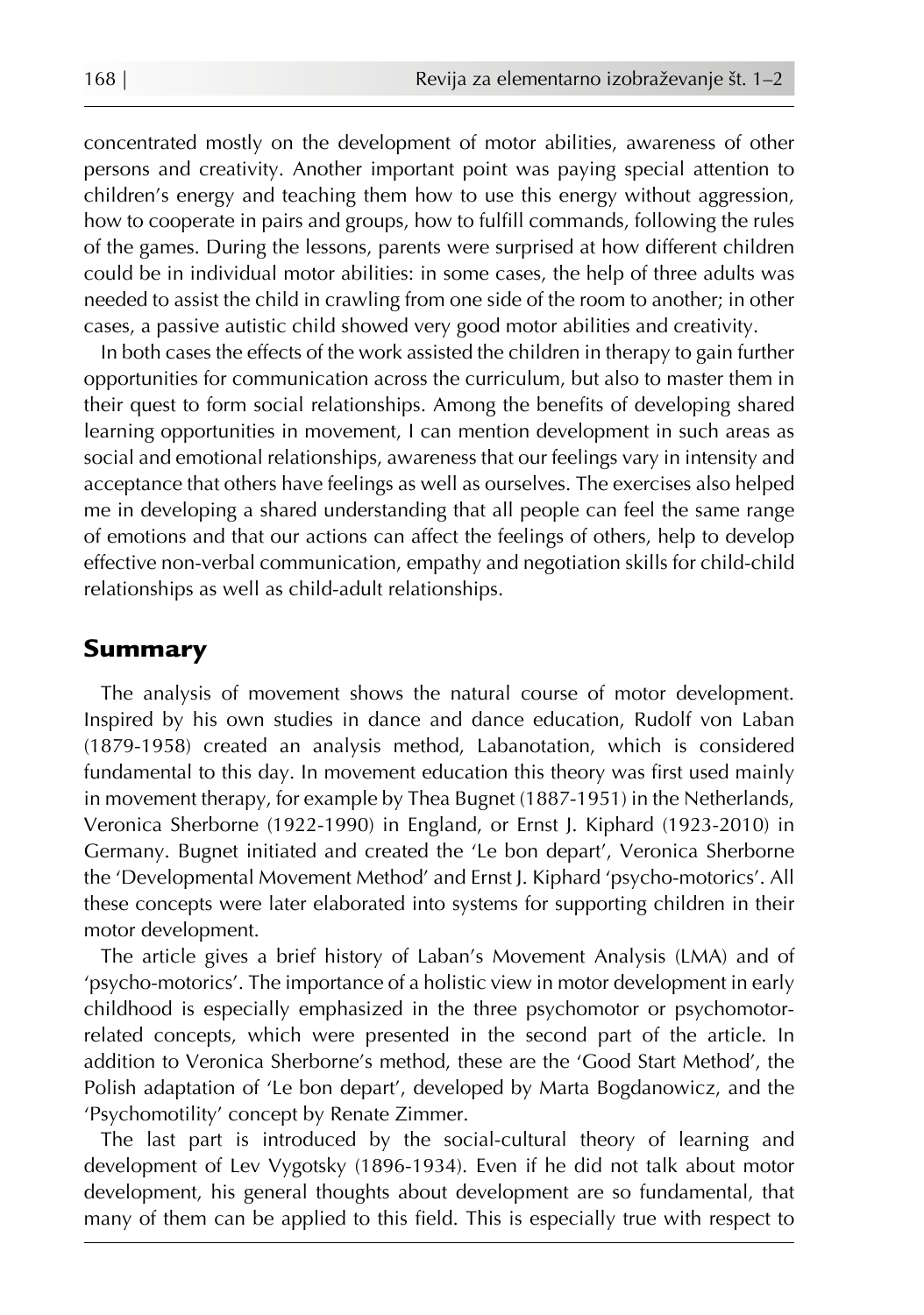the concept of the 'zone of proximal development' and its implications, which can be used, with great success and benefit for all, in the development of elementary movements.

The closing descriptions of and reflections about psychomotor practice in a combination of different concepts show how productive it can be to consciously apply ZPD in supporting children's motor development. The account of the experience of working in Norwegian kindergartens focuses mainly on Vygotsky's ideas, transferred to motor development, while the account of experience in Polish kindergartens refer first and foremost to Sherborne's method, especially as used to work on integration and inclusivity.

#### LITERATURE

Aleksandrovich, M., Zoglowek, H. (2010). Implications of the idea of ZPD for movement development and physical activities in the kindergarten. In *«*Зона Ближайшего развитя*» в теоретической и практической психологии*, (Ed.) Федеральное Агентство по образованию, 231-243. Moscow: Moscow Psychological University.

Aleksandrovich, M., Zoglowek, H. (2014). Movement activities and therapy methods as a support of the preschool children's development. In *Inclusion, Therapy, Development Support as the Problems of Contemporary Education*, (eds.) T. Senko, I. Bugajska-Bigos, B. Lisowska, 317-330. Nowy Sącz: Nova Sandec.

Bartenieff, Irmgard. 1980. *Body Movement: Coping with the Environment.* New York and London: Routledge.

Bogdanovicz, Marta. 2013. Metoda Dobrego Startu. Gdansk: Harmonia Universalis.

Bogdanowicz, M., Kisiel, B., Przasnyska, M. (1996). *Metoda Weroniki Sherborne w terapii i wspomaganiu rozwoju dziecka.* Warszawa: WSiP.

Bogdanowicz M., Kasica A. (2009). *Ruch Rozwijający dla wszystkich. Efektywność Metody Weroniki Sherborne.* Gdansk: Wydawnictwo Harmonia.

Broadhead, G., D., Vermeer, A., Boscher, R., J. (Eds). (1997). *Movement therapy across the lifespan*. Amsterdam: VU University Press.

Brotherson, S. (2006). *Understanding of Physical Development in Young Children*. Accessed May 01, 2014. http://www.ag.ndsu.edu/pubs/yf/famsci/fs632.pdf

Bruce, T., Meggit, C. (2002). *Childcare and Education*. London: Hodder & Stoughton.

Brzozowski, S. (1903). *Jędrzej Śniadecki: jego życie i dzieła*. Warszawa: M.Arct.

File, N. (1995). Applications of Vygotskian theory to early childhood education: Moving toward a new teaching-learning paradigm. *Advances in Early Education and Day Care*, 7, 295-317.

Bugnet, T. (1990). *Le bon depart.* Association le bon depart Colmar.

Buytendijk, F. J. J. (1948/1974). *Algemene theorie der menselijke houding en beweging.* Utrecht: Spectrum.

Gordijn, C. C.F. (1961). *Bewegingsonderwijs*. Baarn: Bosch & Keuning.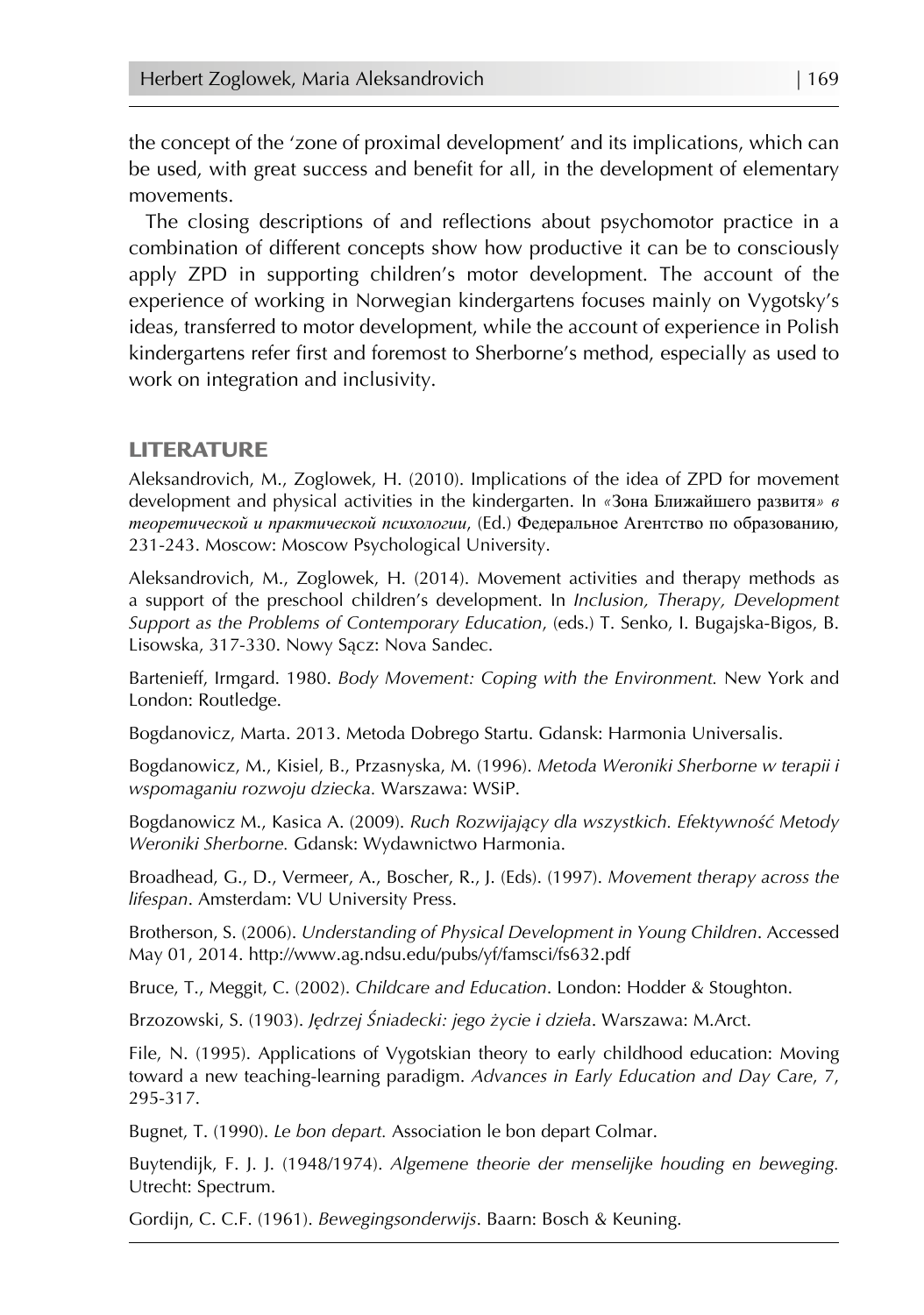Griesinger, W. (1844). Neue Beiträge zur Physiologie und Pathologie des Gehirns. In: *Archiv für physiologische Heilkunde.* (3) Stuttgart: Ebner und Seubert.

Hanson, J. W., Gunckel, L. W. (1896). *The Delsarte Elocutionist*. Chicago: American Publishing House.

KD (= Kunnskapsdepartementet). 2006. Rammeplan for barnehagens innhold og oppgaver [Framework Plan for the Content and Task of Kindergartens] Oslo: Ministry of Education and Research. Accessed May 01, 2014. http://www.regjeringen.no/upload/kilde/kd/reg/2006/ 0036/ddd/pdfv/285775-rammeplanen-engelsk-pdf.pdf

Kiphard, E. J. (1989). *Psychomotorik in Praxis und Theorie*. Gütersloh: Flöttmann.

Kiphard, E. J. (2009). *Psychomotorische Entwicklungsförderung,* Bd. 1: Motopädagogik. Dortmund: Modernes Lernen.

Laban, R. von. (1926). *Choreographie.* Jena: Eugen Diederichs.

Laban, R. von. (1966). *The language of movement.* London: Macdonald & Evans, Ltd.

Laban, R. von. (2011). *The mastery of movement.* (4th ed.). Alton, New Hampshire, UK: Dance Books7 Ltd. (Original work published in 1950).

Leemrijse, C. J., Meijer, O. G., Vermeer, A., Adèr, H. J., Diemel, S. (2000). The efficacy of Le Bon Départ and Sensory Integration treatment for children with developmental coordination disorder: a randomized study with six single cases. *Clinical Rehabilitation,* 14 (3), 247-59.

Osiński, W. (2003). *Kinesiology.* Poznań: AWF.

Pesso, A., Boyden-Pesso, D. (1969). *Movement in Psychotherapy: Psychomotor Techniques and Training.* New York: NYU Press.

Pfeffer, C. (1955). Psychomotorische Heilerziehung. *Zeitschrift für Kinderpsychiatrie* (22). Basel: Schwabe & Co.

Pfeffer, C. (1958). *Bewegung, aller Erziehung* Anfang. Zürich: Sämann Verlag.

Probst, M., Knapen, J., Poot, G., Vancampfort, D. (2010). Psychomotor Therapy and Psychiatry: What's in a Name? *The Open Complementary Medicine Journal*, 2, 105-113.

Reichenbach, C. (2010). *Psychomotorik.* München: Reinhardt Verlag.

Saracho, O., Spodek, B. (2003). *Contemporary Perspectives on Play in Early Childhood Education.* USA: Age Publishing, Inc.

Seewald, J. (1997). Glossar zum Begriff der Psychomotorik. *Praxis der Psychomotorik,* (22)4, 272.

Sherborne, V. (1990). *Developmental movement for children.* Cambridge: University Press.

Sherborne, V. (1997). *Utvikling gjennom bevegelse*. Oslo: Cappelen.

Sivadon, P, Gantheret, F. (1965). *La rééducation corporelle des fonctions mentales*. Paris: Èditions Sociales Françaises.

Stebbins, G. (1882/2013). *Delsarte System of Dramatic Expression.* Charleston: Hardpress Publishing.

Stebbins, G. (2008). *Society Gymnastics and Voice-Culture: Adapted from the Delsarte System (1888*). Whitefish, Montana: Kessinger Publishing.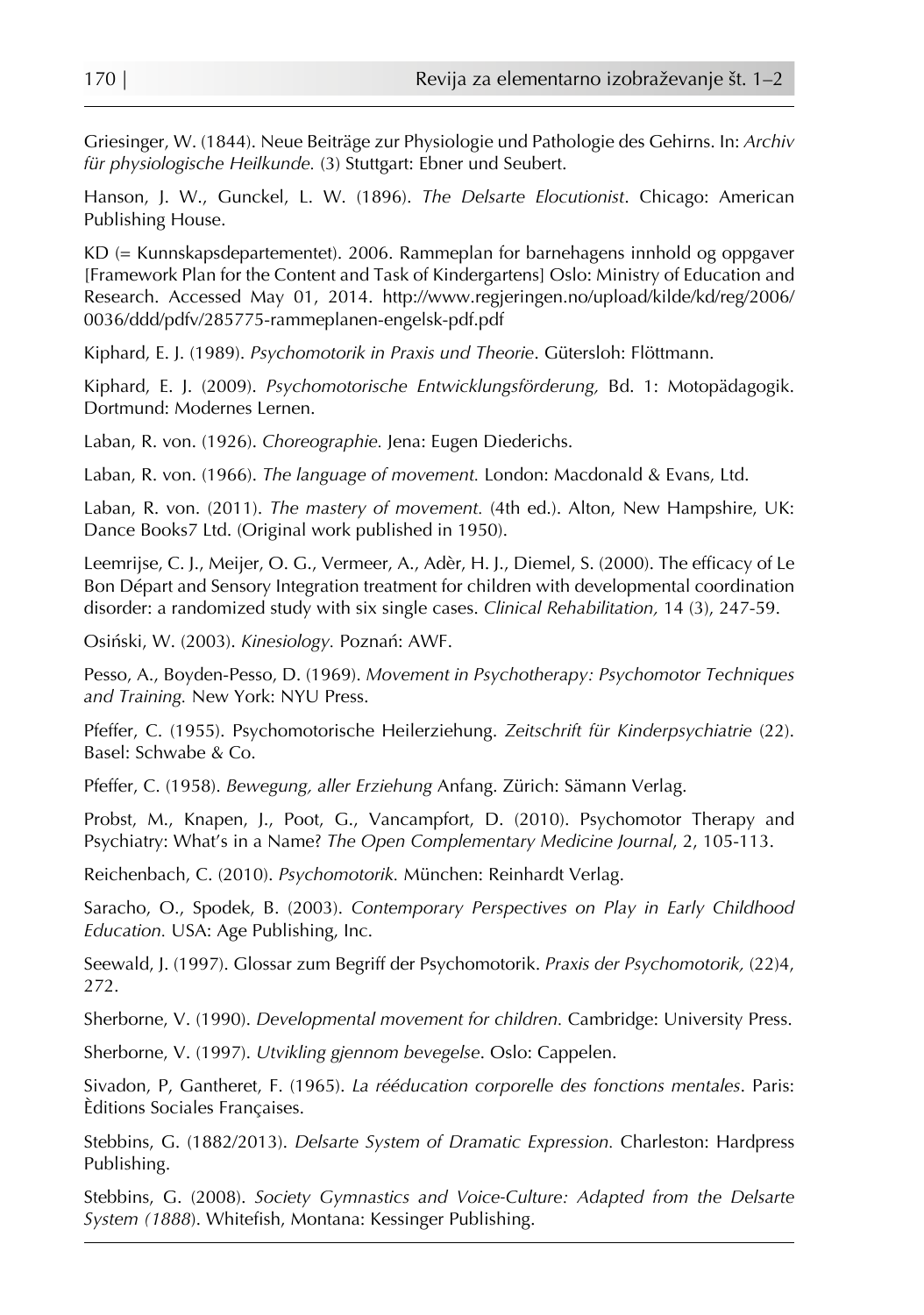Stinson, S. (1990). Dance Education in Early Childhood. *Design for Arts in Education.* 91(6), 34-41.

The system of education in Poland (2010). Warszawa: Foundation for the Development of the Education System.

Volkamer, M., Zimmer, R. (1986). Kindzentrierte Mototherapie. *Motorik 9,* 49-58.

Vygotsky, L. S. (1981). The genesis of higher mental functions. In *The concept of activity in soviet psychology*, (Ed. and trans.) J.V. Wersch, J.V. Armonk, NY: M. E. Sharpe.

Vygotsky, L. S. (1987). *Ausgewählte Schriften.* Bd.2: Arbeiten zur psychischen Entwicklung der Persönlichkeit. Köln: Pahl-Rugenstein.

Wieczorek, M., Kuriata, B. (2014). Sherborne Developmental Movement Method as a form of support for therapy in children with autism spectrum disorders. *Journal of Health Sciences*. 4 (13), 95-103. Accessed January 20, 2016. https://zenodo.org/record/13247/ files/2014\_4\_13\_ 95-103\_2451\_954.pdf

Zachopouloua, E., Trevlasa, E., Konstadinidou, E. (2006). The design and implementation of a physical education program to promote children's creativity in the early years. *International Journal of Early Years Education,* 14 (3), 279-294.

Zaichkowsky, L. D., Zaichkowsky, L. B., Martinek, T. J. (1980). *The child and physical activity.* St. Louis, MO: Mosby, Davies.

Ziółkowski, A., Frołowicz, T. (2009). Jędrzej Śniadecki The Originator of The Polish Thought on Physical Education. *European Journal of Physical & Health Education Social and Humanistic Perspective*. 1, 7-13.

Zimmer, R. (1981). *Motorik und Persönlichkeitsentwicklung bei Kindern im Vorschulalter.*  Schorndorf: Hofmann.

Zimmer, R. (1989). *Kreative Bewegungsspiele. Psychomotorische Förderung im Kindergarten.*  Freiburg: Herder.

Zimmer, R. (1990). *Bewegung, Spiel und Sport mit Kindern.* Aachen: Meyer & Meyer.

Zimmer, R. (2008). *Handbuch der Psychomotorik*. Freiburg: Herder.

Zimmer, R. (2009). *Kinder unter drei–von Anfang an selbstbewusst und kompetent*. Freiburg: Herder.

Zimmer, R. (2010). *Bewegung, Körpererfahrung & Gesundheit.* Berlin: Cornelsen Scriptor.

Zimmer, R. (2013). Using the body to discover language: Fun approaches to language and literacy. In *Prepare for life,* (eds.) J.F. Maas, S.C. Ehmig, C. Seelmann, 27-32. Mainz: Stiftung Lesen.

Zimmer, R., Cicurs, H. (1987). *Psychomotorik – Neue Ansätze im Sportförderunterricht und im Sonderturnen.* Schorndorf: Hofmann.

Zoglowek, H. (2011). Die Bedeutung der "Zone der nächsten Entwicklung" für die motorische Entwicklung im Kindesalter. In *Beiträge zum "Internationalen Jahr der Jugend",* (eds.) Matjaz Duh, Renate Seebauer, 179-187. Vienna: LIT Verlag.